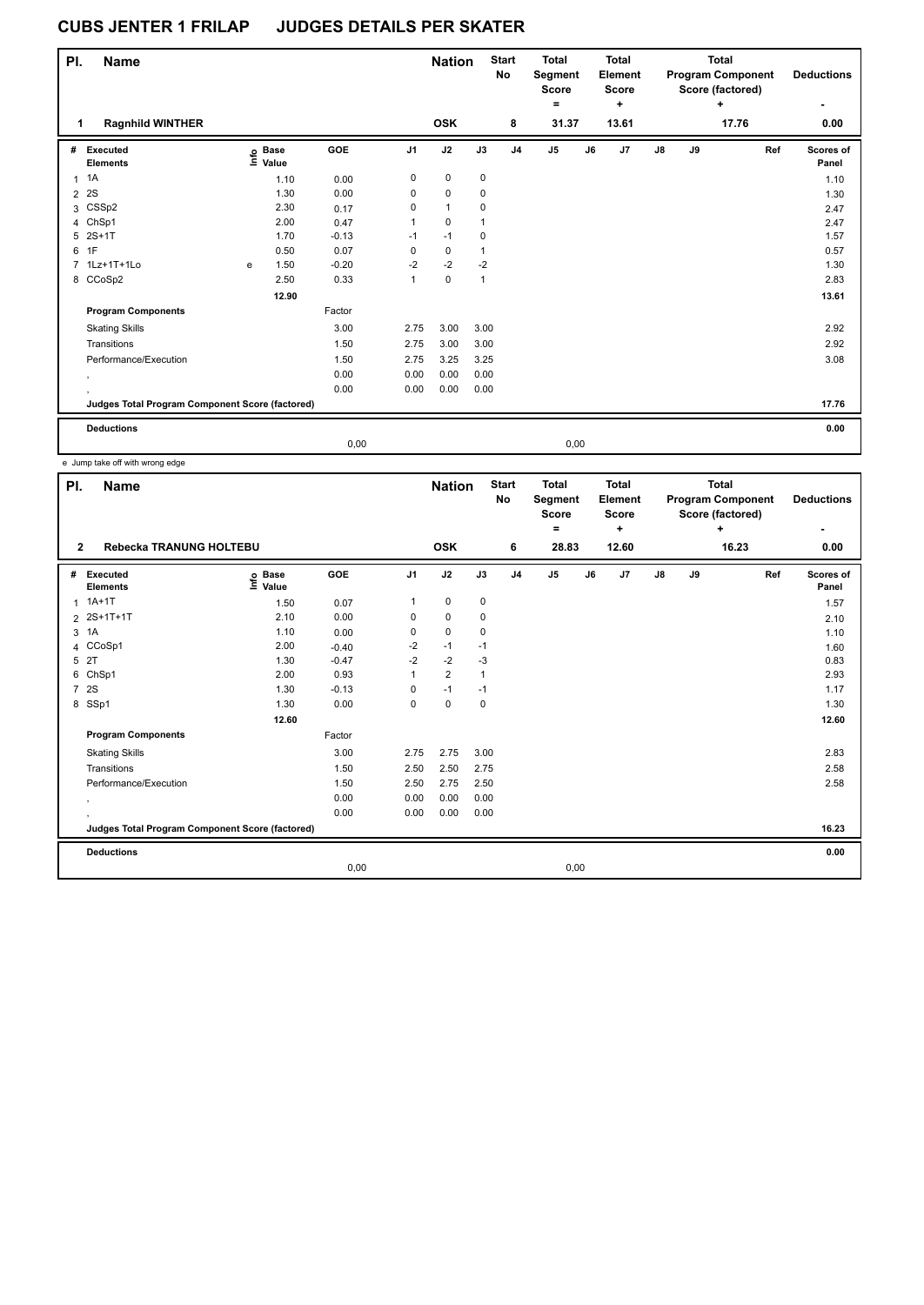| PI.            | <b>Name</b>                                     |                   |                 |              | <b>Nation</b> |              | <b>Start</b><br><b>No</b> | <b>Total</b><br>Segment<br><b>Score</b> |    | <b>Total</b><br><b>Element</b> |    |    | <b>Total</b><br><b>Program Component</b> |     | <b>Deductions</b>  |
|----------------|-------------------------------------------------|-------------------|-----------------|--------------|---------------|--------------|---------------------------|-----------------------------------------|----|--------------------------------|----|----|------------------------------------------|-----|--------------------|
|                |                                                 |                   |                 |              |               |              |                           | $\qquad \qquad =$                       |    | <b>Score</b><br>$\ddot{}$      |    |    | Score (factored)                         |     |                    |
| 3              | <b>Camilla DANIELSEN</b>                        |                   |                 |              | <b>TT</b>     |              | 20                        | 25.96                                   |    | 11.58                          |    |    | 14.38                                    |     | 0.00               |
| #              | <b>Executed</b><br><b>Elements</b>              | e Base<br>E Value | GOE             | J1           | J2            | J3           | J4                        | J5                                      | J6 | J7                             | J8 | J9 |                                          | Ref | Scores of<br>Panel |
|                | 1 1F+1A+1Lo+SEQ                                 | 1.28              | 0.00            | $\pmb{0}$    | $\pmb{0}$     | 0            |                           |                                         |    |                                |    |    |                                          |     | 1.28               |
| $\overline{2}$ | 2Lo                                             | 1.80              | $-0.90$         | -3           | $-3$          | $-3$         |                           |                                         |    |                                |    |    |                                          |     | 0.90               |
|                | 3 SSp2                                          | 1.60              | 0.33            | $\mathbf 0$  | $\mathbf{1}$  | $\mathbf{1}$ |                           |                                         |    |                                |    |    |                                          |     | 1.93               |
|                | 4 ChSp1                                         | 2.00              | 0.70            | $\mathbf{1}$ | $\mathbf{1}$  | $\mathbf{1}$ |                           |                                         |    |                                |    |    |                                          |     | 2.70               |
|                | 5 1A                                            | 1.10              | $-0.07$         | 0            | $\pmb{0}$     | $-1$         |                           |                                         |    |                                |    |    |                                          |     | 1.03               |
| 6              | $1$ Lz $+1$ T                                   | 1.00              | 0.00            | $\mathbf 0$  | $\pmb{0}$     | 0            |                           |                                         |    |                                |    |    |                                          |     | 1.00               |
|                | 7 1F                                            | 0.50              | 0.07            | $\mathbf{1}$ | $\pmb{0}$     | 0            |                           |                                         |    |                                |    |    |                                          |     | 0.57               |
|                | 8 CCoSp1                                        | 2.00              | 0.17            | $\mathbf 0$  | $\mathbf{1}$  | $\pmb{0}$    |                           |                                         |    |                                |    |    |                                          |     | 2.17               |
|                |                                                 | 11.28             |                 |              |               |              |                           |                                         |    |                                |    |    |                                          |     | 11.58              |
|                | <b>Program Components</b>                       |                   | Factor          |              |               |              |                           |                                         |    |                                |    |    |                                          |     |                    |
|                | <b>Skating Skills</b>                           |                   | 3.00            | 2.50         | 2.50          | 2.50         |                           |                                         |    |                                |    |    |                                          |     | 2.50               |
|                | Transitions                                     |                   | 1.50            | 2.25         | 2.25          | 2.25         |                           |                                         |    |                                |    |    |                                          |     | 2.25               |
|                |                                                 |                   |                 |              |               |              |                           |                                         |    |                                |    |    |                                          |     |                    |
|                | Performance/Execution                           |                   | 1.50            | 2.00         | 2.50          | 2.50         |                           |                                         |    |                                |    |    |                                          |     | 2.33               |
|                |                                                 |                   | 0.00            | 0.00         | 0.00          | 0.00         |                           |                                         |    |                                |    |    |                                          |     |                    |
|                |                                                 |                   | 0.00            | 0.00         | 0.00          | 0.00         |                           |                                         |    |                                |    |    |                                          |     |                    |
|                | Judges Total Program Component Score (factored) |                   |                 |              |               |              |                           |                                         |    |                                |    |    |                                          |     | 14.38              |
|                | <b>Deductions</b>                               |                   |                 |              |               |              |                           |                                         |    |                                |    |    |                                          |     | 0.00               |
|                |                                                 |                   | 0,00            |              |               |              |                           | 0,00                                    |    |                                |    |    |                                          |     |                    |
|                |                                                 |                   |                 |              |               |              |                           |                                         |    |                                |    |    |                                          |     |                    |
|                |                                                 |                   |                 |              |               |              |                           |                                         |    |                                |    |    |                                          |     |                    |
| PI.            | <b>Name</b>                                     |                   |                 |              | <b>Nation</b> |              | <b>Start</b>              | <b>Total</b>                            |    | <b>Total</b>                   |    |    | Total                                    |     |                    |
|                |                                                 |                   |                 |              |               |              | No                        | Segment                                 |    | Element                        |    |    | <b>Program Component</b>                 |     | <b>Deductions</b>  |
|                |                                                 |                   |                 |              |               |              |                           | <b>Score</b>                            |    | <b>Score</b>                   |    |    | Score (factored)                         |     |                    |
|                |                                                 |                   |                 |              |               |              |                           | $\qquad \qquad =$                       |    | ٠                              |    |    |                                          |     |                    |
| 4              | <b>Frida Turiddotter BERGE</b>                  |                   |                 |              | <b>AKK</b>    |              | 19                        | 22.42                                   |    | 10.03                          |    |    | 12.39                                    |     | 0.00               |
|                | # Executed<br><b>Elements</b>                   | e Base<br>⊑ Value | GOE             | J1           | J2            | J3           | J4                        | J5                                      | J6 | J7                             | J8 | J9 |                                          | Ref | Scores of<br>Panel |
| $\mathbf{1}$   | 1Lz                                             | 0.60              |                 | $-1$         | $-1$          | 0            |                           |                                         |    |                                |    |    |                                          |     | 0.53               |
|                |                                                 |                   | $-0.07$         | $\mathbf 0$  | $\pmb{0}$     | 0            |                           |                                         |    |                                |    |    |                                          |     |                    |
|                | 2 SSp1                                          | 1.30              | 0.00            | $\mathbf 0$  | $\pmb{0}$     | 0            |                           |                                         |    |                                |    |    |                                          |     | 1.30               |
|                | 3 1F+1Lo+1Lo                                    | 1.50<br>1.60      | 0.00            | $\mathbf 0$  | $\pmb{0}$     | 0            |                           |                                         |    |                                |    |    |                                          |     | 1.50               |
|                | 4 1A+1Lo<br>5 1S                                | 0.40              | 0.00<br>$-0.03$ | $-1$         | $\pmb{0}$     | 0            |                           |                                         |    |                                |    |    |                                          |     | 1.60<br>0.37       |
| 6              | 1A                                              |                   |                 | $\mathbf 0$  | $\pmb{0}$     | 0            |                           |                                         |    |                                |    |    |                                          |     |                    |
|                | 7 ChSp1                                         | 1.10<br>2.00      | 0.00<br>0.23    | $\pmb{0}$    | 0             | $\mathbf{1}$ |                           |                                         |    |                                |    |    |                                          |     | 1.10<br>2.23       |
|                |                                                 | 1.70              | $-0.30$         | $-1$         | $-1$          | $-1$         |                           |                                         |    |                                |    |    |                                          |     | 1.40               |
|                | 8 CoSp1                                         |                   |                 |              |               |              |                           |                                         |    |                                |    |    |                                          |     |                    |
|                |                                                 | 10.20             |                 |              |               |              |                           |                                         |    |                                |    |    |                                          |     | 10.03              |
|                | <b>Program Components</b>                       |                   | Factor          |              |               |              |                           |                                         |    |                                |    |    |                                          |     |                    |
|                | Skating Skills                                  |                   | 3.00            | 2.00         | 2.25          | 2.25         |                           |                                         |    |                                |    |    |                                          |     | 2.17               |
|                | Transitions                                     |                   | 1.50            | 1.75         | 2.25          | 1.75         |                           |                                         |    |                                |    |    |                                          |     | 1.92               |
|                | Performance/Execution                           |                   | 1.50            | 1.50         | 2.50          | 2.00         |                           |                                         |    |                                |    |    |                                          |     | 2.00               |
|                |                                                 |                   | 0.00            | 0.00         | 0.00          | 0.00         |                           |                                         |    |                                |    |    |                                          |     |                    |
|                |                                                 |                   | 0.00            | 0.00         | 0.00          | 0.00         |                           |                                         |    |                                |    |    |                                          |     |                    |
|                | Judges Total Program Component Score (factored) |                   |                 |              |               |              |                           |                                         |    |                                |    |    |                                          |     | 12.39              |
|                | <b>Deductions</b>                               |                   |                 |              |               |              |                           |                                         |    |                                |    |    |                                          |     | 0.00               |
|                |                                                 |                   | 0,00            |              |               |              |                           | 0,00                                    |    |                                |    |    |                                          |     |                    |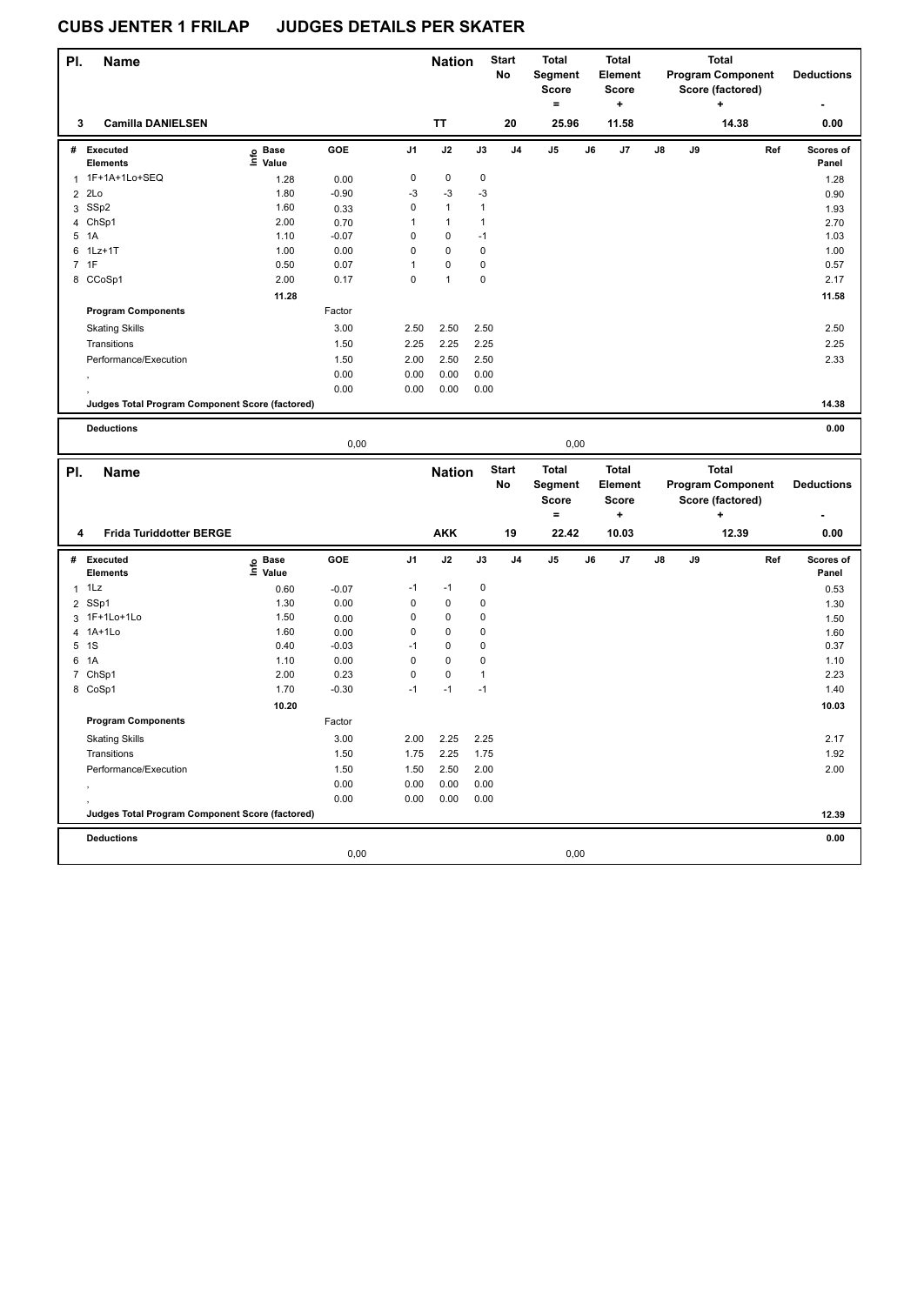| PI. | <b>Name</b>                                     |                   |         |                | <b>Nation</b> |              | <b>Start</b><br>No | <b>Total</b><br>Segment<br><b>Score</b><br>$\equiv$ |      | <b>Total</b><br>Element<br><b>Score</b><br>÷ |               |    | <b>Total</b><br><b>Program Component</b><br>Score (factored)<br>÷ | <b>Deductions</b>  |
|-----|-------------------------------------------------|-------------------|---------|----------------|---------------|--------------|--------------------|-----------------------------------------------------|------|----------------------------------------------|---------------|----|-------------------------------------------------------------------|--------------------|
| 5   | <b>Dina VASBOTTEN</b>                           |                   |         |                | <b>OSK</b>    |              | 11                 | 21.84                                               |      | 10.33                                        |               |    | 11.51                                                             | 0.00               |
| #   | Executed<br><b>Elements</b>                     | e Base<br>E Value | GOE     | J <sub>1</sub> | J2            | J3           | J <sub>4</sub>     | J <sub>5</sub>                                      | J6   | J <sub>7</sub>                               | $\mathsf{J}8$ | J9 | Ref                                                               | Scores of<br>Panel |
|     | 1 1Lo+2Lo<                                      | 1.80              | $-0.60$ | $-2$           | $-2$          | $-2$         |                    |                                                     |      |                                              |               |    |                                                                   | 1.20               |
|     | 2 1Lz+1Lo                                       | 1.10              | $-0.03$ | 0              | $-1$          | 0            |                    |                                                     |      |                                              |               |    |                                                                   | 1.07               |
| 3   | SSp1                                            | 1.30              | 0.00    | 0              | $\pmb{0}$     | $\mathbf 0$  |                    |                                                     |      |                                              |               |    |                                                                   | 1.30               |
|     | 4 ChSp1                                         | 2.00              | 0.23    | 0              | $\pmb{0}$     | $\mathbf{1}$ |                    |                                                     |      |                                              |               |    |                                                                   | 2.23               |
| 5   | 2S                                              | 1.30              | 0.00    | 0              | $\mathbf 0$   | 0            |                    |                                                     |      |                                              |               |    |                                                                   | 1.30               |
| 6   | 1Lz                                             | 0.60              | $-0.07$ | $-1$           | $\pmb{0}$     | $-1$         |                    |                                                     |      |                                              |               |    |                                                                   | 0.53               |
| 7   | CoSp1                                           | 1.70              | $-0.10$ | $-1$           | $\pmb{0}$     | 0            |                    |                                                     |      |                                              |               |    |                                                                   | 1.60               |
|     | 8 1A                                            | 1.10              | 0.00    | 0              | $\mathbf 0$   | 0            |                    |                                                     |      |                                              |               |    |                                                                   | 1.10               |
|     |                                                 | 10.90             |         |                |               |              |                    |                                                     |      |                                              |               |    |                                                                   | 10.33              |
|     | <b>Program Components</b>                       |                   | Factor  |                |               |              |                    |                                                     |      |                                              |               |    |                                                                   |                    |
|     | <b>Skating Skills</b>                           |                   | 3.00    | 1.75           | 2.00          | 2.25         |                    |                                                     |      |                                              |               |    |                                                                   | 2.00               |
|     | Transitions                                     |                   | 1.50    | 1.75           | 1.75          | 2.25         |                    |                                                     |      |                                              |               |    |                                                                   | 1.92               |
|     | Performance/Execution                           |                   | 1.50    | 1.50           | 2.00          | 1.75         |                    |                                                     |      |                                              |               |    |                                                                   | 1.75               |
|     | $\,$                                            |                   | 0.00    | 0.00           | 0.00          | 0.00         |                    |                                                     |      |                                              |               |    |                                                                   |                    |
|     |                                                 |                   | 0.00    | 0.00           | 0.00          | 0.00         |                    |                                                     |      |                                              |               |    |                                                                   |                    |
|     | Judges Total Program Component Score (factored) |                   |         |                |               |              |                    |                                                     |      |                                              |               |    |                                                                   | 11.51              |
|     | <b>Deductions</b>                               |                   |         |                |               |              |                    |                                                     |      |                                              |               |    |                                                                   | 0.00               |
|     |                                                 |                   | 0.00    |                |               |              |                    |                                                     | 0,00 |                                              |               |    |                                                                   |                    |

|              | < Under-rotated jump                            |                              |         |                |               |      |                    |                                         |      |                                         |    |    |                                                              |                    |
|--------------|-------------------------------------------------|------------------------------|---------|----------------|---------------|------|--------------------|-----------------------------------------|------|-----------------------------------------|----|----|--------------------------------------------------------------|--------------------|
| PI.          | <b>Name</b>                                     |                              |         |                | <b>Nation</b> |      | <b>Start</b><br>No | <b>Total</b><br>Segment<br><b>Score</b> |      | <b>Total</b><br>Element<br><b>Score</b> |    |    | <b>Total</b><br><b>Program Component</b><br>Score (factored) | <b>Deductions</b>  |
|              |                                                 |                              |         |                |               |      |                    | ۰                                       |      | ٠                                       |    |    | ٠                                                            | ۰                  |
| 6            | Sara ØSTENHEDEN                                 |                              |         |                | <b>OSK</b>    |      | $\overline{7}$     | 21.80                                   |      | 9.44                                    |    |    | 12.36                                                        | 0.00               |
| #            | Executed<br><b>Elements</b>                     | <b>Base</b><br>١nfo<br>Value | GOE     | J <sub>1</sub> | J2            | J3   | J <sub>4</sub>     | J <sub>5</sub>                          | J6   | J7                                      | J8 | J9 | Ref                                                          | Scores of<br>Panel |
| $\mathbf{1}$ | 1A                                              | 1.10                         | $-0.60$ | $-3$           | $-3$          | $-3$ |                    |                                         |      |                                         |    |    |                                                              | 0.50               |
|              | 2 1F+1Lo                                        | 1.00                         | 0.00    | 0              | $\mathbf 0$   | 0    |                    |                                         |      |                                         |    |    |                                                              | 1.00               |
| 3            | SSp1                                            | 1.30                         | $-0.10$ | 0              | $-1$          | 0    |                    |                                         |      |                                         |    |    |                                                              | 1.20               |
| 4            | 1Lz                                             | 0.60                         | $-0.03$ | 0              | $-1$          | 0    |                    |                                         |      |                                         |    |    |                                                              | 0.57               |
| 5            | 1F                                              | 0.50                         | 0.00    | 0              | $\mathbf 0$   | 0    |                    |                                         |      |                                         |    |    |                                                              | 0.50               |
|              | 6 ChSp1                                         | 2.00                         | 0.00    | 0              | 0             | 0    |                    |                                         |      |                                         |    |    |                                                              | 2.00               |
|              | 7 1Lo+1Lo+1Lo                                   | 1.50                         | 0.00    | 0              | 0             | 0    |                    |                                         |      |                                         |    |    |                                                              | 1.50               |
|              | 8 CCoSp1                                        | 2.00                         | 0.17    | 0              | 0             | 1    |                    |                                         |      |                                         |    |    |                                                              | 2.17               |
|              |                                                 | 10.00                        |         |                |               |      |                    |                                         |      |                                         |    |    |                                                              | 9.44               |
|              | <b>Program Components</b>                       |                              | Factor  |                |               |      |                    |                                         |      |                                         |    |    |                                                              |                    |
|              | <b>Skating Skills</b>                           |                              | 3.00    | 2.00           | 2.00          | 2.25 |                    |                                         |      |                                         |    |    |                                                              | 2.08               |
|              | Transitions                                     |                              | 1.50    | 1.75           | 2.00          | 2.25 |                    |                                         |      |                                         |    |    |                                                              | 2.00               |
|              | Performance/Execution                           |                              | 1.50    | 2.00           | 2.25          | 2.00 |                    |                                         |      |                                         |    |    |                                                              | 2.08               |
|              | $\cdot$                                         |                              | 0.00    | 0.00           | 0.00          | 0.00 |                    |                                         |      |                                         |    |    |                                                              |                    |
|              |                                                 |                              | 0.00    | 0.00           | 0.00          | 0.00 |                    |                                         |      |                                         |    |    |                                                              |                    |
|              | Judges Total Program Component Score (factored) |                              |         |                |               |      |                    |                                         |      |                                         |    |    |                                                              | 12.36              |
|              | <b>Deductions</b>                               |                              |         |                |               |      |                    |                                         |      |                                         |    |    |                                                              | 0.00               |
|              |                                                 |                              | 0,00    |                |               |      |                    |                                         | 0,00 |                                         |    |    |                                                              |                    |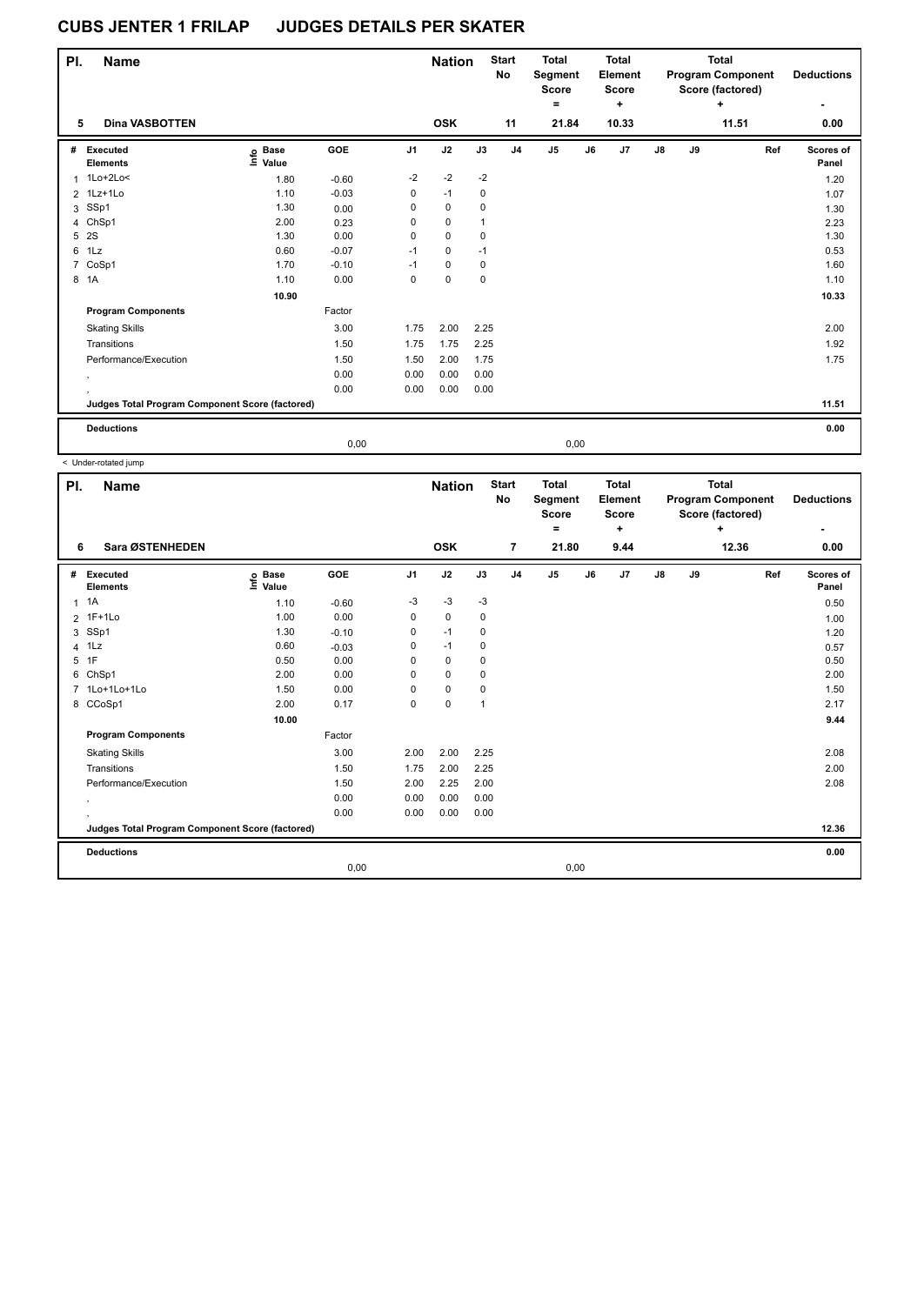| PI.            | <b>Name</b>                                     |   |                   |         |                | <b>Nation</b> |      | <b>Start</b><br>No | <b>Total</b><br>Segment<br>Score<br>$\equiv$ |      | Total<br>Element<br><b>Score</b><br>÷ |               |    | Total<br><b>Program Component</b><br>Score (factored)<br>÷ | <b>Deductions</b>  |
|----------------|-------------------------------------------------|---|-------------------|---------|----------------|---------------|------|--------------------|----------------------------------------------|------|---------------------------------------|---------------|----|------------------------------------------------------------|--------------------|
| 7              | Jenni SKAARA                                    |   |                   |         |                | <b>SKK</b>    |      | 24                 | 20.57                                        |      | 8.81                                  |               |    | 11.76                                                      | 0.00               |
| #              | Executed<br><b>Elements</b>                     |   | e Base<br>E Value | GOE     | J <sub>1</sub> | J2            | J3   | J <sub>4</sub>     | J <sub>5</sub>                               | J6   | J <sub>7</sub>                        | $\mathsf{J}8$ | J9 | Ref                                                        | Scores of<br>Panel |
|                | $1$ 1 Lo                                        |   | 0.50              | 0.00    | 0              | $\mathbf 0$   | 0    |                    |                                              |      |                                       |               |    |                                                            | 0.50               |
| $\overline{2}$ | 1F                                              |   | 0.50              | 0.00    | 0              | 0             | 0    |                    |                                              |      |                                       |               |    |                                                            | 0.50               |
| 3              | SSp1                                            |   | 1.30              | 0.00    | 0              | $\pmb{0}$     | 0    |                    |                                              |      |                                       |               |    |                                                            | 1.30               |
|                | 4 ChSp1                                         |   | 2.00              | 0.00    | 0              | $\mathbf 0$   | 0    |                    |                                              |      |                                       |               |    |                                                            | 2.00               |
|                | 5 1S+1Lo+1Lo                                    |   | 1.40              | $-0.03$ | 0              | $\mathbf 0$   | $-1$ |                    |                                              |      |                                       |               |    |                                                            | 1.37               |
|                | 6 CoSp1                                         |   | 1.70              | 0.00    | 0              | $\pmb{0}$     | 0    |                    |                                              |      |                                       |               |    |                                                            | 1.70               |
|                | 7 1Lz                                           | e | 0.60              | $-0.13$ | $-1$           | $-1$          | $-2$ |                    |                                              |      |                                       |               |    |                                                            | 0.47               |
|                | 8 1F+1Lo                                        |   | 1.00              | $-0.03$ | 0              | $-1$          | 0    |                    |                                              |      |                                       |               |    |                                                            | 0.97               |
|                |                                                 |   | 9.00              |         |                |               |      |                    |                                              |      |                                       |               |    |                                                            | 8.81               |
|                | <b>Program Components</b>                       |   |                   | Factor  |                |               |      |                    |                                              |      |                                       |               |    |                                                            |                    |
|                | <b>Skating Skills</b>                           |   |                   | 3.00    | 2.25           | 2.25          | 2.25 |                    |                                              |      |                                       |               |    |                                                            | 2.25               |
|                | Transitions                                     |   |                   | 1.50    | 1.50           | 1.25          | 1.50 |                    |                                              |      |                                       |               |    |                                                            | 1.42               |
|                | Performance/Execution                           |   |                   | 1.50    | 1.25           | 2.25          | 2.25 |                    |                                              |      |                                       |               |    |                                                            | 1.92               |
|                | $\cdot$                                         |   |                   | 0.00    | 0.00           | 0.00          | 0.00 |                    |                                              |      |                                       |               |    |                                                            |                    |
|                |                                                 |   |                   | 0.00    | 0.00           | 0.00          | 0.00 |                    |                                              |      |                                       |               |    |                                                            |                    |
|                | Judges Total Program Component Score (factored) |   |                   |         |                |               |      |                    |                                              |      |                                       |               |    |                                                            | 11.76              |
|                | <b>Deductions</b>                               |   |                   |         |                |               |      |                    |                                              |      |                                       |               |    |                                                            | 0.00               |
|                |                                                 |   |                   | 0,00    |                |               |      |                    |                                              | 0,00 |                                       |               |    |                                                            |                    |

e Jump take off with wrong edge

| PI.            | <b>Name</b>                                     |   |                                  |         |                | <b>Nation</b>  |                          | <b>Start</b><br><b>No</b> | <b>Total</b><br>Segment<br><b>Score</b><br>۰ |    | Total<br>Element<br><b>Score</b><br>÷ |               |    | Total<br><b>Program Component</b><br>Score (factored)<br>$\ddot{}$ | <b>Deductions</b>  |
|----------------|-------------------------------------------------|---|----------------------------------|---------|----------------|----------------|--------------------------|---------------------------|----------------------------------------------|----|---------------------------------------|---------------|----|--------------------------------------------------------------------|--------------------|
| 8              | <b>Jenitha SITTAMPALLAM</b>                     |   |                                  |         |                | <b>TT</b>      |                          | 23                        | 20.26                                        |    | 7.88                                  |               |    | 12.38                                                              | 0.00               |
| #              | Executed<br><b>Elements</b>                     |   | <b>Base</b><br>e Base<br>⊑ Value | GOE     | J <sub>1</sub> | J2             | J3                       | J <sub>4</sub>            | J <sub>5</sub>                               | J6 | J7                                    | $\mathsf{J}8$ | J9 | Ref                                                                | Scores of<br>Panel |
| $\mathbf{1}$   | 2S                                              |   | 1.30                             | $-0.53$ | $-3$           | $-3$           | $-2$                     |                           |                                              |    |                                       |               |    |                                                                    | 0.77               |
|                | 2 1F+1A+SEQ                                     |   | 1.28                             | 0.00    | 0              | 0              | 0                        |                           |                                              |    |                                       |               |    |                                                                    | 1.28               |
| 3              | 1Lz                                             | e | 0.60                             | $-0.07$ | $-1$           | $\mathbf 0$    | $-1$                     |                           |                                              |    |                                       |               |    |                                                                    | 0.53               |
| 4              | CoSp                                            |   | 0.00                             | 0.00    | ٠              | $\overline{a}$ | $\overline{\phantom{a}}$ |                           |                                              |    |                                       |               |    |                                                                    | 0.00               |
|                | 5 1F+1Lo+1T                                     |   | 1.40                             | $-0.10$ | $-1$           | $-1$           | $-1$                     |                           |                                              |    |                                       |               |    |                                                                    | 1.30               |
| 6              | 1A                                              |   | 1.10                             | $-0.40$ | $-2$           | $-2$           | $-2$                     |                           |                                              |    |                                       |               |    |                                                                    | 0.70               |
| $\overline{7}$ | ChSp1                                           |   | 2.00                             | 0.00    | 0              | 0              | 0                        |                           |                                              |    |                                       |               |    |                                                                    | 2.00               |
|                | 8 SSp1                                          |   | 1.30                             | 0.00    | 0              | 0              | $\mathbf 0$              |                           |                                              |    |                                       |               |    |                                                                    | 1.30               |
|                |                                                 |   | 8.98                             |         |                |                |                          |                           |                                              |    |                                       |               |    |                                                                    | 7.88               |
|                | <b>Program Components</b>                       |   |                                  | Factor  |                |                |                          |                           |                                              |    |                                       |               |    |                                                                    |                    |
|                | <b>Skating Skills</b>                           |   |                                  | 3.00    | 2.00           | 2.50           | 2.25                     |                           |                                              |    |                                       |               |    |                                                                    | 2.25               |
|                | Transitions                                     |   |                                  | 1.50    | 1.50           | 2.25           | 1.75                     |                           |                                              |    |                                       |               |    |                                                                    | 1.83               |
|                | Performance/Execution                           |   |                                  | 1.50    | 1.50           | 2.50           | 1.75                     |                           |                                              |    |                                       |               |    |                                                                    | 1.92               |
|                |                                                 |   |                                  | 0.00    | 0.00           | 0.00           | 0.00                     |                           |                                              |    |                                       |               |    |                                                                    |                    |
|                | $\cdot$                                         |   |                                  | 0.00    | 0.00           | 0.00           | 0.00                     |                           |                                              |    |                                       |               |    |                                                                    |                    |
|                | Judges Total Program Component Score (factored) |   |                                  |         |                |                |                          |                           |                                              |    |                                       |               |    |                                                                    | 12.38              |
|                | <b>Deductions</b>                               |   |                                  |         |                |                |                          |                           |                                              |    |                                       |               |    |                                                                    | 0.00               |
|                |                                                 |   |                                  | 0,00    |                |                |                          |                           | 0,00                                         |    |                                       |               |    |                                                                    |                    |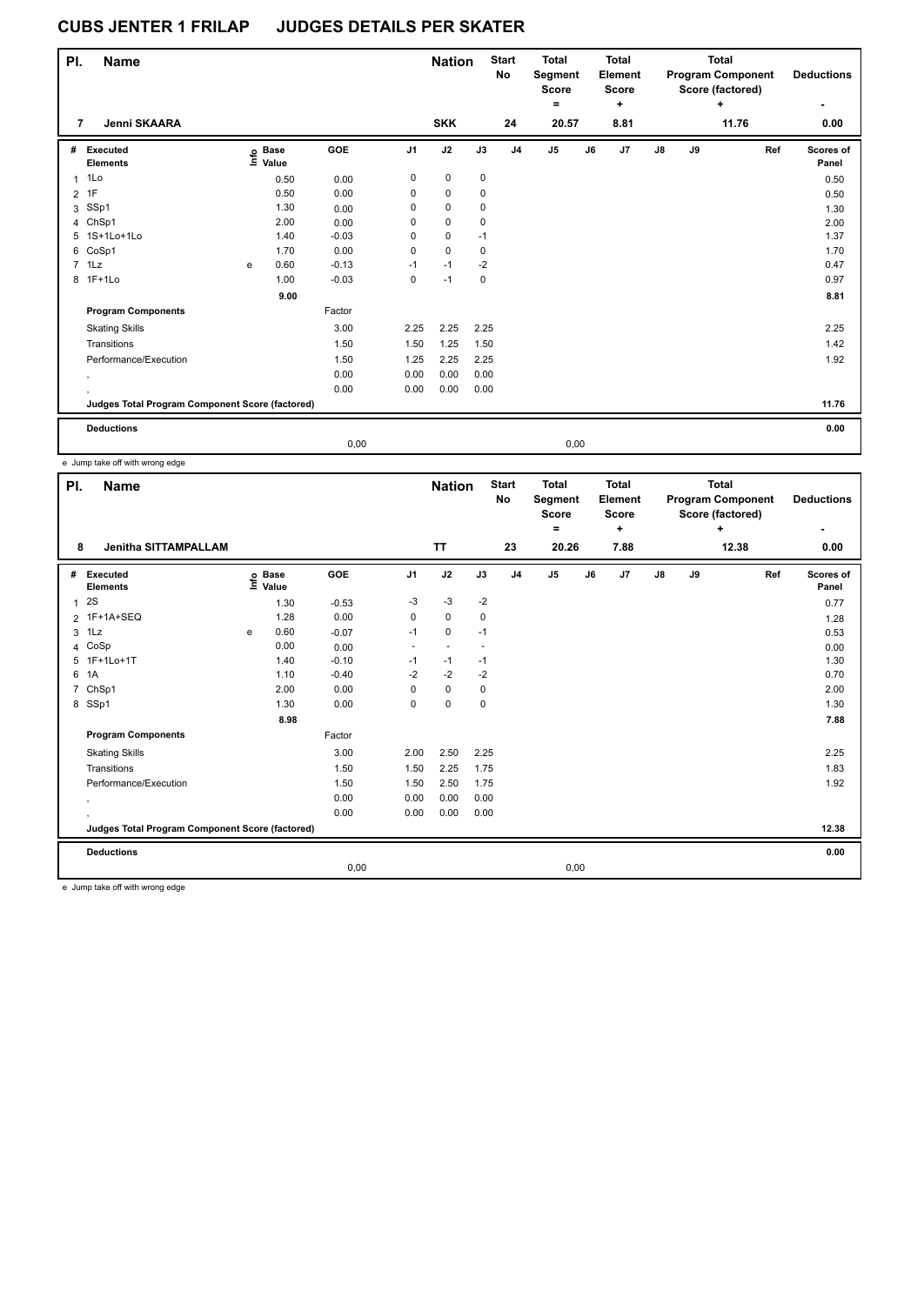| PI. | <b>Name</b>                                     |   |                            |         |                | <b>Nation</b> |                          | <b>Start</b><br><b>No</b> | <b>Total</b><br>Segment<br><b>Score</b><br>$\equiv$ |      | Total<br><b>Element</b><br><b>Score</b><br>٠. |               |    | Total<br><b>Program Component</b><br>Score (factored)<br>٠ | <b>Deductions</b>  |
|-----|-------------------------------------------------|---|----------------------------|---------|----------------|---------------|--------------------------|---------------------------|-----------------------------------------------------|------|-----------------------------------------------|---------------|----|------------------------------------------------------------|--------------------|
| 9   | <b>Ane Katrin ERVIK</b>                         |   |                            |         |                | <b>TSK</b>    |                          | 25                        | 17.70                                               |      | 7.20                                          |               |    | 10.50                                                      | 0.00               |
| #   | Executed<br><b>Elements</b>                     |   | e Base<br>E Value<br>Value | GOE     | J <sub>1</sub> | J2            | J3                       | J <sub>4</sub>            | $\mathsf{J}5$                                       | J6   | J <sub>7</sub>                                | $\mathsf{J}8$ | J9 | Ref                                                        | Scores of<br>Panel |
| 1   | 1A<<                                            |   | 0.00                       | 0.00    |                |               | $\overline{\phantom{a}}$ |                           |                                                     |      |                                               |               |    |                                                            | 0.00               |
|     | 2 1F+Lo+1T                                      |   | 0.90                       | $-0.20$ | $-2$           | $-2$          | $-2$                     |                           |                                                     |      |                                               |               |    |                                                            | 0.70               |
| 3   | ChSp1                                           |   | 2.00                       | $-0.17$ | $-1$           | $\mathbf 0$   | 0                        |                           |                                                     |      |                                               |               |    |                                                            | 1.83               |
| 4   | CoSp1                                           |   | 1.70                       | 0.17    | 0              | $\mathbf{1}$  | 0                        |                           |                                                     |      |                                               |               |    |                                                            | 1.87               |
| 5   | 1Lz                                             | e | 0.60                       | $-0.23$ | $-2$           | $-2$          | $-3$                     |                           |                                                     |      |                                               |               |    |                                                            | 0.37               |
| 6   | 1S                                              |   | 0.40                       | 0.00    | 0              | $\mathbf 0$   | 0                        |                           |                                                     |      |                                               |               |    |                                                            | 0.40               |
| 7   | SSp1                                            |   | 1.30                       | $-0.20$ | $-1$           | 0             | $-1$                     |                           |                                                     |      |                                               |               |    |                                                            | 1.10               |
|     | 8 1Lo+1Lo                                       |   | 1.00                       | $-0.07$ | $-1$           | $-1$          | $\mathbf 0$              |                           |                                                     |      |                                               |               |    |                                                            | 0.93               |
|     |                                                 |   | 7.90                       |         |                |               |                          |                           |                                                     |      |                                               |               |    |                                                            | 7.20               |
|     | <b>Program Components</b>                       |   |                            | Factor  |                |               |                          |                           |                                                     |      |                                               |               |    |                                                            |                    |
|     | <b>Skating Skills</b>                           |   |                            | 3.00    | 1.50           | 1.75          | 2.00                     |                           |                                                     |      |                                               |               |    |                                                            | 1.75               |
|     | Transitions                                     |   |                            | 1.50    | 1.50           | 1.75          | 1.50                     |                           |                                                     |      |                                               |               |    |                                                            | 1.58               |
|     | Performance/Execution                           |   |                            | 1.50    | 1.75           | 1.75          | 2.25                     |                           |                                                     |      |                                               |               |    |                                                            | 1.92               |
|     | $\cdot$                                         |   |                            | 0.00    | 0.00           | 0.00          | 0.00                     |                           |                                                     |      |                                               |               |    |                                                            |                    |
|     |                                                 |   |                            | 0.00    | 0.00           | 0.00          | 0.00                     |                           |                                                     |      |                                               |               |    |                                                            |                    |
|     | Judges Total Program Component Score (factored) |   |                            |         |                |               |                          |                           |                                                     |      |                                               |               |    |                                                            | 10.50              |
|     | <b>Deductions</b>                               |   |                            |         |                |               |                          |                           |                                                     |      |                                               |               |    |                                                            | 0.00               |
|     |                                                 |   |                            | 0,00    |                |               |                          |                           |                                                     | 0,00 |                                               |               |    |                                                            |                    |

<< Downgraded jump e Jump take off with wrong edge

| PI.            | <b>Name</b>                                     |                            |            |                | <b>Nation</b> |      | <b>Start</b><br>No | <b>Total</b><br>Segment<br><b>Score</b><br>٠ |    | <b>Total</b><br>Element<br>Score<br>÷ |               |    | <b>Total</b><br><b>Program Component</b><br>Score (factored)<br>÷ |     | <b>Deductions</b><br>٠ |
|----------------|-------------------------------------------------|----------------------------|------------|----------------|---------------|------|--------------------|----------------------------------------------|----|---------------------------------------|---------------|----|-------------------------------------------------------------------|-----|------------------------|
| 10             | <b>Amanda BJERKE</b>                            |                            |            |                | <b>GKK</b>    |      | $\mathbf{2}$       | 17.00                                        |    | 8.64                                  |               |    | 8.36                                                              |     | 0.00                   |
| #              | Executed<br><b>Elements</b>                     | <b>Base</b><br>۴ů<br>Value | <b>GOE</b> | J <sub>1</sub> | J2            | J3   | J <sub>4</sub>     | J5                                           | J6 | J7                                    | $\mathsf{J}8$ | J9 |                                                                   | Ref | Scores of<br>Panel     |
|                | 1 1F+1Lo                                        | 1.00                       | 0.00       | 0              | $\mathbf 0$   | 0    |                    |                                              |    |                                       |               |    |                                                                   |     | 1.00                   |
|                | 2 1A+T+1Lo                                      | 1.60                       | $-0.33$    | $-2$           | $-1$          | $-2$ |                    |                                              |    |                                       |               |    |                                                                   |     | 1.27                   |
|                | 3 CoSp1                                         | 1.70                       | 0.17       | 1              | 0             | 0    |                    |                                              |    |                                       |               |    |                                                                   |     | 1.87                   |
|                | 4 1 S                                           | 0.40                       | 0.00       | 0              | $\mathbf 0$   | 0    |                    |                                              |    |                                       |               |    |                                                                   |     | 0.40                   |
| 5              | ChSt1                                           | 2.00                       | $-0.50$    | $-1$           | $-1$          | $-1$ |                    |                                              |    |                                       |               |    |                                                                   |     | 1.50                   |
|                | 6 1F                                            | 0.50                       | 0.00       | 0              | $\mathbf 0$   | 0    |                    |                                              |    |                                       |               |    |                                                                   |     | 0.50                   |
| $\overline{7}$ | USp1                                            | 1.20                       | $-0.20$    | $-1$           | $-1$          | 0    |                    |                                              |    |                                       |               |    |                                                                   |     | 1.00                   |
|                | 8 1A                                            | 1.10                       | 0.00       | 0              | 0             | 0    |                    |                                              |    |                                       |               |    |                                                                   |     | 1.10                   |
|                |                                                 | 9.50                       |            |                |               |      |                    |                                              |    |                                       |               |    |                                                                   |     | 8.64                   |
|                | <b>Program Components</b>                       |                            | Factor     |                |               |      |                    |                                              |    |                                       |               |    |                                                                   |     |                        |
|                | <b>Skating Skills</b>                           |                            | 3.00       | 1.25           | 1.25          | 1.50 |                    |                                              |    |                                       |               |    |                                                                   |     | 1.33                   |
|                | Transitions                                     |                            | 1.50       | 1.50           | 1.25          | 1.25 |                    |                                              |    |                                       |               |    |                                                                   |     | 1.33                   |
|                | Performance/Execution                           |                            | 1.50       | 1.50           | 1.75          | 1.50 |                    |                                              |    |                                       |               |    |                                                                   |     | 1.58                   |
|                | $\,$                                            |                            | 0.00       | 0.00           | 0.00          | 0.00 |                    |                                              |    |                                       |               |    |                                                                   |     |                        |
|                |                                                 |                            | 0.00       | 0.00           | 0.00          | 0.00 |                    |                                              |    |                                       |               |    |                                                                   |     |                        |
|                | Judges Total Program Component Score (factored) |                            |            |                |               |      |                    |                                              |    |                                       |               |    |                                                                   |     | 8.36                   |
|                | <b>Deductions</b>                               |                            |            |                |               |      |                    |                                              |    |                                       |               |    |                                                                   |     | 0.00                   |
|                |                                                 |                            | 0,00       |                |               |      |                    | 0,00                                         |    |                                       |               |    |                                                                   |     |                        |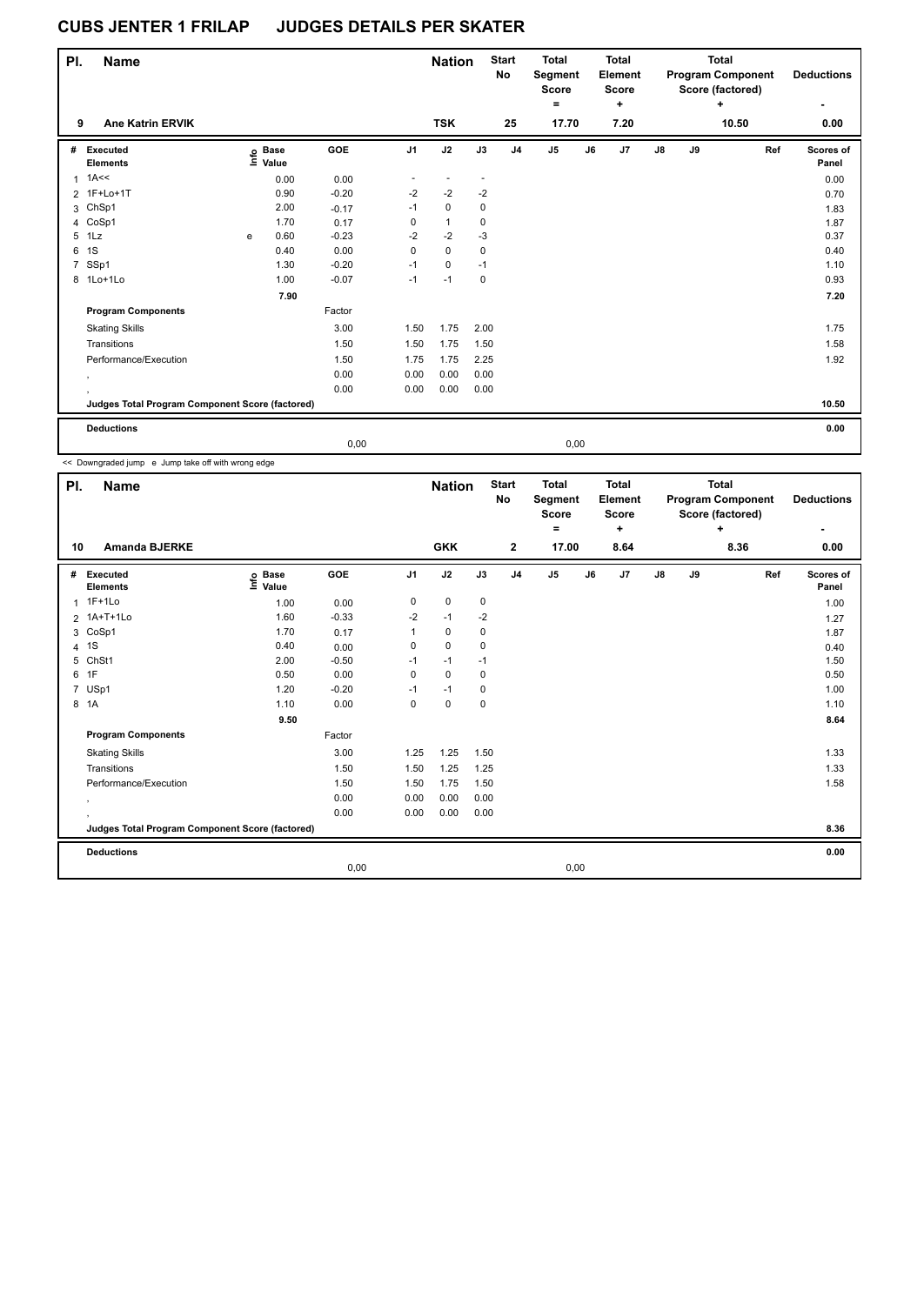| PI.            | <b>Name</b>                                     |                   |              |              | <b>Nation</b> |              | <b>Start</b><br>No | <b>Total</b><br>Segment |    | <b>Total</b><br>Element   |    |    | <b>Total</b><br><b>Program Component</b> |     | <b>Deductions</b>  |
|----------------|-------------------------------------------------|-------------------|--------------|--------------|---------------|--------------|--------------------|-------------------------|----|---------------------------|----|----|------------------------------------------|-----|--------------------|
|                |                                                 |                   |              |              |               |              |                    | <b>Score</b><br>$=$     |    | <b>Score</b><br>$\ddot{}$ |    |    | Score (factored)<br>+                    |     |                    |
| 11             | <b>Amalie GRINI</b>                             |                   |              |              | <b>FKK</b>    |              | 21                 | 15.87                   |    | 6.87                      |    |    | 9.00                                     |     | 0.00               |
|                | # Executed<br><b>Elements</b>                   | e Base<br>E Value | GOE          | J1           | J2            | J3           | J <sub>4</sub>     | $\mathsf{J}5$           | J6 | J7                        | J8 | J9 |                                          | Ref | Scores of<br>Panel |
|                | $1$ 1 Lo                                        | 0.50              | 0.00         | 0            | 0             | 0            |                    |                         |    |                           |    |    |                                          |     | 0.50               |
| $\overline{2}$ | 1F                                              | 0.50              | 0.00         | 0            | 0             | 0            |                    |                         |    |                           |    |    |                                          |     | 0.50               |
|                | 3 SSp1                                          | 1.30              | 0.00         | 0            | 0             | 0            |                    |                         |    |                           |    |    |                                          |     | 1.30               |
|                | 4 ChSp1                                         | 2.00              | 0.00         | 0            | $\mathbf 0$   | 0            |                    |                         |    |                           |    |    |                                          |     | 2.00               |
|                | 5 1Lo+1Lo+1Lo                                   | 1.50              | 0.00         | $\mathbf 0$  | $\pmb{0}$     | 0            |                    |                         |    |                           |    |    |                                          |     | 1.50               |
| 6              | 1Lz                                             | 0.60              | $-0.13$      | 0            | $-2$          | $-2$         |                    |                         |    |                           |    |    |                                          |     | 0.47               |
|                | 7 USp                                           | 0.00              | 0.00         |              | $\sim$        | $\sim$       |                    |                         |    |                           |    |    |                                          |     | 0.00               |
|                | 8 1S+1T                                         | 0.80              | $-0.20$      | $-2$         | $-2$          | $-2$         |                    |                         |    |                           |    |    |                                          |     | 0.60               |
|                |                                                 | 7.20              |              |              |               |              |                    |                         |    |                           |    |    |                                          |     | 6.87               |
|                | <b>Program Components</b>                       |                   | Factor       |              |               |              |                    |                         |    |                           |    |    |                                          |     |                    |
|                | <b>Skating Skills</b>                           |                   | 3.00         | 1.75         | 1.75          | 1.75         |                    |                         |    |                           |    |    |                                          |     | 1.75               |
|                | Transitions                                     |                   | 1.50         | 1.25         | 1.00          | 1.00         |                    |                         |    |                           |    |    |                                          |     | 1.08               |
|                | Performance/Execution                           |                   | 1.50         | 1.50         | 1.50          | 1.25         |                    |                         |    |                           |    |    |                                          |     | 1.42               |
|                |                                                 |                   | 0.00         | 0.00         | 0.00          | 0.00         |                    |                         |    |                           |    |    |                                          |     |                    |
|                |                                                 |                   | 0.00         | 0.00         | 0.00          | 0.00         |                    |                         |    |                           |    |    |                                          |     |                    |
|                | Judges Total Program Component Score (factored) |                   |              |              |               |              |                    |                         |    |                           |    |    |                                          |     | 9.00               |
|                |                                                 |                   |              |              |               |              |                    |                         |    |                           |    |    |                                          |     |                    |
|                | <b>Deductions</b>                               |                   |              |              |               |              |                    |                         |    |                           |    |    |                                          |     | 0.00               |
|                |                                                 |                   | 0,00         |              |               |              |                    | 0,00                    |    |                           |    |    |                                          |     |                    |
|                |                                                 |                   |              |              |               |              |                    |                         |    |                           |    |    |                                          |     |                    |
| PI.            | Name                                            |                   |              |              | <b>Nation</b> |              | <b>Start</b>       | <b>Total</b>            |    | <b>Total</b>              |    |    | <b>Total</b>                             |     |                    |
|                |                                                 |                   |              |              |               |              | No                 | Segment                 |    | Element                   |    |    | <b>Program Component</b>                 |     | <b>Deductions</b>  |
|                |                                                 |                   |              |              |               |              |                    | <b>Score</b>            |    | <b>Score</b>              |    |    | Score (factored)                         |     |                    |
|                |                                                 |                   |              |              |               |              |                    | $=$                     |    | ٠.                        |    |    | ٠                                        |     |                    |
| 12             | Karin Emilie PETTERSEN                          |                   |              |              | OI            |              | 9                  | 15.69                   |    | 6.33                      |    |    | 9.36                                     |     | 0.00               |
|                | # Executed<br><b>Elements</b>                   | e Base<br>⊑ Value | GOE          | J1           | J2            | J3           | J4                 | J5                      | J6 | J7                        | J8 | J9 |                                          | Ref | Scores of<br>Panel |
| $\mathbf{1}$   | 1Lz+1Lo+1Lo                                     | 1.60              | $-0.07$      | $-1$         | 0             | $-1$         |                    |                         |    |                           |    |    |                                          |     | 1.53               |
| $\overline{2}$ | CoSp                                            | 0.00              | 0.00         |              | $\sim$        | $\sim$       |                    |                         |    |                           |    |    |                                          |     | 0.00               |
|                | 3 1F+1Lo                                        | 1.00              | 0.00         | 0            | 0             | 0            |                    |                         |    |                           |    |    |                                          |     | 1.00               |
| 4              | 1Lo                                             | 0.50              | 0.00         | 0            | 0             | 0            |                    |                         |    |                           |    |    |                                          |     | 0.50               |
|                | 5 ChSp1                                         | 2.00              | 0.23         | $\Omega$     | $\mathbf 0$   | $\mathbf{1}$ |                    |                         |    |                           |    |    |                                          |     | 2.23               |
|                | 6 1F                                            | 0.50              | 0.00         | 0            | $\pmb{0}$     | 0            |                    |                         |    |                           |    |    |                                          |     | 0.50               |
|                | $7$ 1 Lz                                        | 0.60              | $-0.03$      | 0            | $-1$          | 0            |                    |                         |    |                           |    |    |                                          |     | 0.57               |
|                | 8 CCoSp                                         | 0.00              | 0.00         |              |               |              |                    |                         |    |                           |    |    |                                          |     | 0.00               |
|                |                                                 | 6.20              |              |              |               |              |                    |                         |    |                           |    |    |                                          |     | 6.33               |
|                | <b>Program Components</b>                       |                   | Factor       |              |               |              |                    |                         |    |                           |    |    |                                          |     |                    |
|                |                                                 |                   | 3.00         | 1.50         |               | 1.75         |                    |                         |    |                           |    |    |                                          |     | 1.58               |
|                | <b>Skating Skills</b><br>Transitions            |                   |              | 1.50         | 1.50          |              |                    |                         |    |                           |    |    |                                          |     | 1.58               |
|                |                                                 |                   | 1.50         |              | 1.75          | 1.50         |                    |                         |    |                           |    |    |                                          |     |                    |
|                | Performance/Execution                           |                   | 1.50         | 1.25         | 1.75          | 1.50         |                    |                         |    |                           |    |    |                                          |     | 1.50               |
|                |                                                 |                   | 0.00<br>0.00 | 0.00<br>0.00 | 0.00<br>0.00  | 0.00<br>0.00 |                    |                         |    |                           |    |    |                                          |     |                    |
|                | Judges Total Program Component Score (factored) |                   |              |              |               |              |                    |                         |    |                           |    |    |                                          |     | 9.36               |
|                |                                                 |                   |              |              |               |              |                    |                         |    |                           |    |    |                                          |     |                    |
|                | <b>Deductions</b>                               |                   | 0,00         |              |               |              |                    | 0,00                    |    |                           |    |    |                                          |     | 0.00               |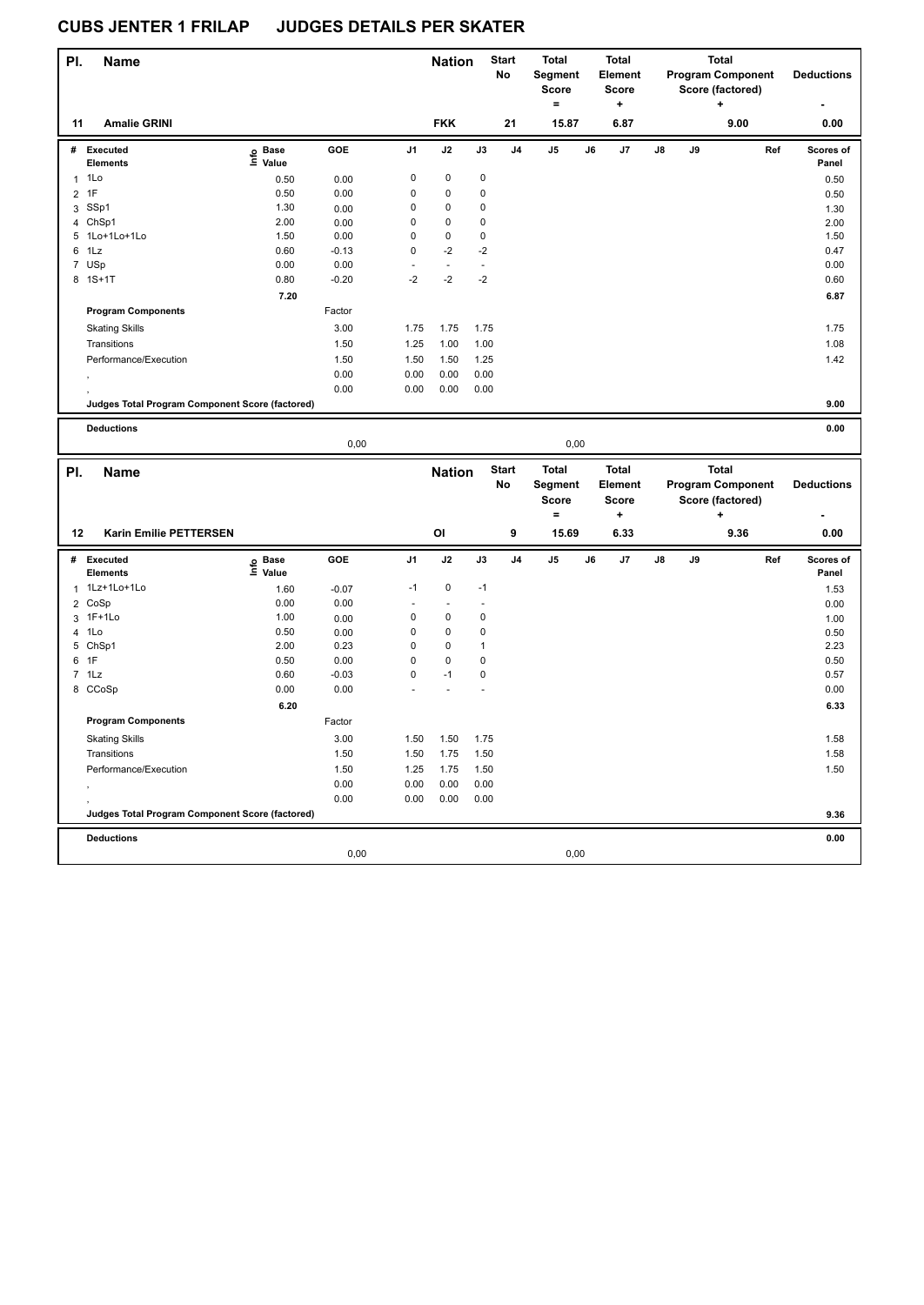| PI.            | <b>Name</b>                                     |                   |         |                | <b>Nation</b>  |             | <b>Start</b>   | <b>Total</b>             |    | <b>Total</b>            |    |    | <b>Total</b>                                 |     |                    |
|----------------|-------------------------------------------------|-------------------|---------|----------------|----------------|-------------|----------------|--------------------------|----|-------------------------|----|----|----------------------------------------------|-----|--------------------|
|                |                                                 |                   |         |                |                |             | No             | Segment<br><b>Score</b>  |    | Element<br><b>Score</b> |    |    | <b>Program Component</b><br>Score (factored) |     | <b>Deductions</b>  |
|                |                                                 |                   |         |                |                |             |                | $=$                      |    | ٠                       |    |    |                                              |     |                    |
| 13             | <b>Jessica SITTAMPALLAM</b>                     |                   |         |                | <b>TT</b>      |             | 22             | 15.61                    |    | 5.97                    |    |    | 9.64                                         |     | 0.00               |
|                | # Executed<br><b>Elements</b>                   | e Base<br>E Value | GOE     | J1             | J2             | J3          | J <sub>4</sub> | J5                       | J6 | J7                      | J8 | J9 |                                              | Ref | Scores of<br>Panel |
|                | $1.1S+1T$                                       | 0.80              | 0.00    | 0              | $\mathbf 0$    | $\pmb{0}$   |                |                          |    |                         |    |    |                                              |     | 0.80               |
| $\overline{2}$ | 1F                                              | 0.50              | 0.00    | 0              | $\pmb{0}$      | $\mathbf 0$ |                |                          |    |                         |    |    |                                              |     | 0.50               |
|                | 3 SSp1                                          | 1.30              | 0.00    | 0              | 0              | $\pmb{0}$   |                |                          |    |                         |    |    |                                              |     | 1.30               |
|                | 4 ChSp                                          | 0.00              | 0.00    | $\overline{a}$ | $\overline{a}$ | ä,          |                |                          |    |                         |    |    |                                              |     | 0.00               |
|                | 5 1Lo                                           | 0.50              | 0.00    | 0              | $\pmb{0}$      | $\pmb{0}$   |                |                          |    |                         |    |    |                                              |     | 0.50               |
|                | 6 1F+1T                                         | 0.90              | $-0.03$ | $\mathbf 0$    | $\pmb{0}$      | $-1$        |                |                          |    |                         |    |    |                                              |     | 0.87               |
|                | 7 1S                                            | 0.40              | 0.00    | $\mathbf 0$    | $\pmb{0}$      | $\pmb{0}$   |                |                          |    |                         |    |    |                                              |     | 0.40               |
|                | 8 CoSp1                                         | 1.70              | $-0.10$ | $-1$           | $\pmb{0}$      | 0           |                |                          |    |                         |    |    |                                              |     | 1.60               |
|                |                                                 | 6.10              |         |                |                |             |                |                          |    |                         |    |    |                                              |     | 5.97               |
|                | <b>Program Components</b>                       |                   | Factor  |                |                |             |                |                          |    |                         |    |    |                                              |     |                    |
|                | <b>Skating Skills</b>                           |                   | 3.00    | 1.75           | 1.75           | 1.75        |                |                          |    |                         |    |    |                                              |     | 1.75               |
|                | Transitions                                     |                   | 1.50    | 1.25           | 1.00           | 1.50        |                |                          |    |                         |    |    |                                              |     | 1.25               |
|                | Performance/Execution                           |                   | 1.50    | 1.50           | 1.75           | 1.75        |                |                          |    |                         |    |    |                                              |     | 1.67               |
|                |                                                 |                   | 0.00    | 0.00           | 0.00           | 0.00        |                |                          |    |                         |    |    |                                              |     |                    |
|                |                                                 |                   | 0.00    | 0.00           | 0.00           | 0.00        |                |                          |    |                         |    |    |                                              |     |                    |
|                | Judges Total Program Component Score (factored) |                   |         |                |                |             |                |                          |    |                         |    |    |                                              |     | 9.64               |
|                | <b>Deductions</b>                               |                   |         |                |                |             |                |                          |    |                         |    |    |                                              |     | 0.00               |
|                |                                                 |                   | 0,00    |                |                |             |                | 0,00                     |    |                         |    |    |                                              |     |                    |
|                |                                                 |                   |         |                |                |             |                |                          |    |                         |    |    |                                              |     |                    |
|                |                                                 |                   |         |                |                |             |                |                          |    |                         |    |    |                                              |     |                    |
| PI.            | <b>Name</b>                                     |                   |         |                | <b>Nation</b>  |             | <b>Start</b>   | <b>Total</b>             |    | <b>Total</b>            |    |    | Total                                        |     |                    |
|                |                                                 |                   |         |                |                |             | No             | Segment                  |    | Element                 |    |    | <b>Program Component</b>                     |     | <b>Deductions</b>  |
|                |                                                 |                   |         |                |                |             |                | <b>Score</b><br>$\equiv$ |    | <b>Score</b><br>٠       |    |    | Score (factored)<br>٠                        |     |                    |
| 14             | <b>JOSEFINE BREIVIK</b>                         |                   |         |                | <b>AKK</b>     |             | 1              | 14.28                    |    | 5.53                    |    |    | 8.75                                         |     | 0.00               |
|                |                                                 |                   |         |                |                |             |                |                          |    |                         |    |    |                                              |     |                    |
|                | # Executed                                      |                   | GOE     | J1             | J2             | J3          | J <sub>4</sub> | J5                       | J6 | J7                      | J8 | J9 |                                              | Ref | Scores of          |
|                | <b>Elements</b>                                 | e Base<br>⊑ Value |         |                |                |             |                |                          |    |                         |    |    |                                              |     | Panel              |
| 1              | 1S+1Lo                                          | 0.90              | 0.00    | 0              | $\mathbf 0$    | $\pmb{0}$   |                |                          |    |                         |    |    |                                              |     | 0.90               |
| $\overline{2}$ | 1Lz                                             | 0.60              | 0.00    | 0              | $\pmb{0}$      | $\pmb{0}$   |                |                          |    |                         |    |    |                                              |     | 0.60               |
|                | 3 SSp1                                          | 1.30              | $-0.10$ | 0              | $-1$           | $\pmb{0}$   |                |                          |    |                         |    |    |                                              |     | 1.20               |
| $\overline{4}$ | 1Lo                                             | 0.50              | 0.00    | 0              | $\pmb{0}$      | 0           |                |                          |    |                         |    |    |                                              |     | 0.50               |
|                | 5 ChSp                                          | 0.00              | 0.00    | ä,             | ä,             | L,          |                |                          |    |                         |    |    |                                              |     | 0.00               |
| 6              | 1F+1Lo+Lo                                       | 1.00              | $-0.17$ | $-2$           | $-1$           | $-2$        |                |                          |    |                         |    |    |                                              |     | 0.83               |
|                | 7 1Lo                                           | 0.50              | 0.00    | $\pmb{0}$      | $\pmb{0}$      | $\pmb{0}$   |                |                          |    |                         |    |    |                                              |     | 0.50               |
|                | 8 CSp1                                          | 1.40              | $-0.40$ | $-2$           | $-1$           | $-1$        |                |                          |    |                         |    |    |                                              |     | 1.00               |
|                |                                                 | 6.20              |         |                |                |             |                |                          |    |                         |    |    |                                              |     | 5.53               |
|                | <b>Program Components</b>                       |                   | Factor  |                |                |             |                |                          |    |                         |    |    |                                              |     |                    |
|                | <b>Skating Skills</b>                           |                   | 3.00    | 1.50           | 1.25           | 1.75        |                |                          |    |                         |    |    |                                              |     | 1.50               |
|                | Transitions                                     |                   | 1.50    | 1.25           | 1.25           | 1.50        |                |                          |    |                         |    |    |                                              |     | 1.33               |
|                | Performance/Execution                           |                   | 1.50    | 1.50           | 1.50           | 1.50        |                |                          |    |                         |    |    |                                              |     | 1.50               |
|                |                                                 |                   | 0.00    | 0.00           | 0.00           | 0.00        |                |                          |    |                         |    |    |                                              |     |                    |
|                |                                                 |                   | 0.00    | 0.00           | 0.00           | 0.00        |                |                          |    |                         |    |    |                                              |     |                    |
|                | Judges Total Program Component Score (factored) |                   |         |                |                |             |                |                          |    |                         |    |    |                                              |     | 8.75               |
|                | <b>Deductions</b>                               |                   | 0,00    |                |                |             |                | 0,00                     |    |                         |    |    |                                              |     | 0.00               |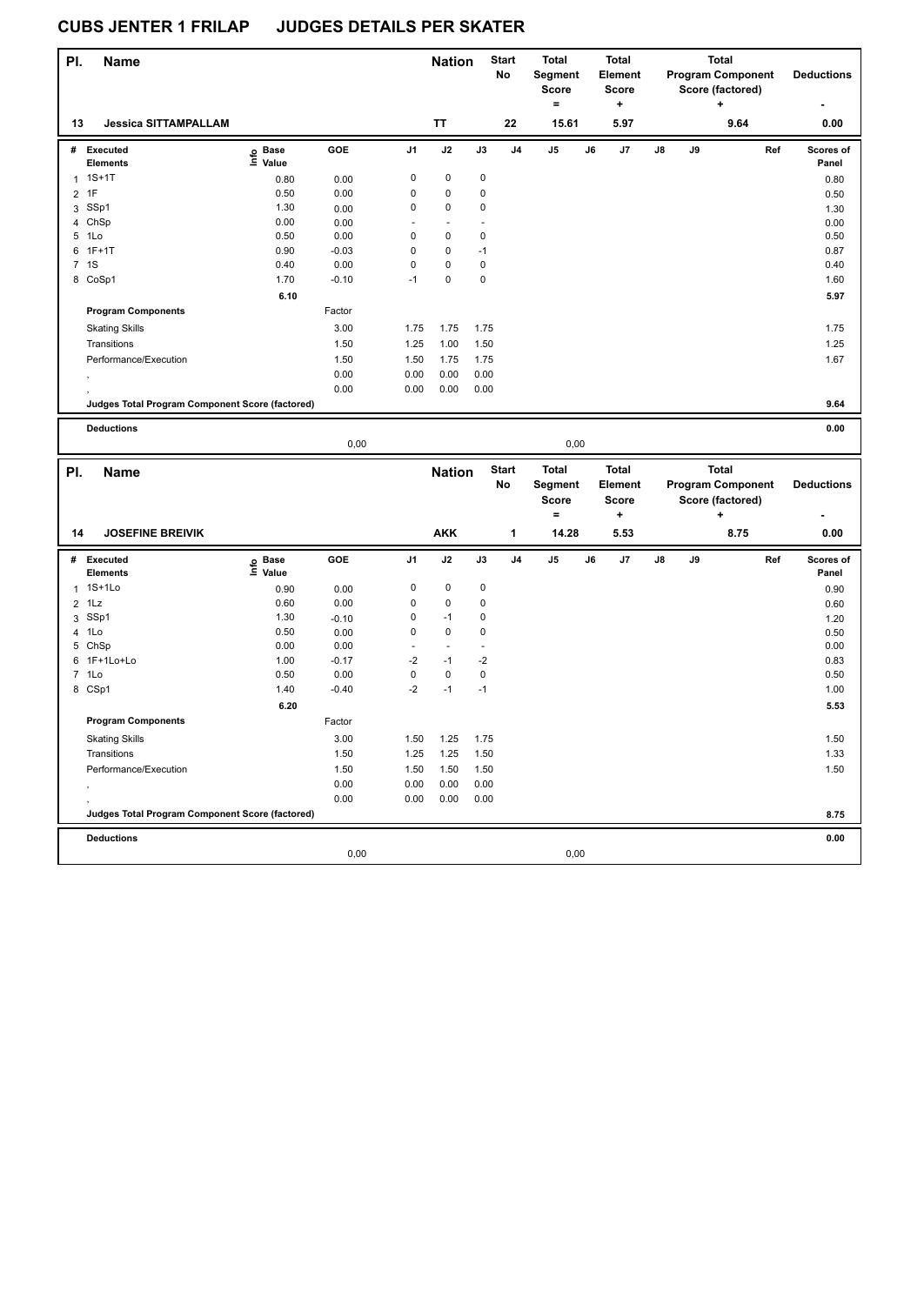| PI. | <b>Name</b>                                     |                             |         |                | <b>Nation</b>            |               | <b>Start</b><br>No | <b>Total</b><br>Segment<br>Score |    | <b>Total</b><br>Element<br><b>Score</b> |    |    | <b>Total</b><br><b>Program Component</b><br>Score (factored) |     | <b>Deductions</b>  |
|-----|-------------------------------------------------|-----------------------------|---------|----------------|--------------------------|---------------|--------------------|----------------------------------|----|-----------------------------------------|----|----|--------------------------------------------------------------|-----|--------------------|
|     |                                                 |                             |         |                |                          |               |                    | $\equiv$                         |    | $\ddot{}$                               |    |    |                                                              |     |                    |
| 15  | <b>Astrid LILLE</b>                             |                             |         |                | <b>AKK</b>               |               | 18                 | 14.22                            |    | 5.73                                    |    |    | 8.49                                                         |     | 0.00               |
| #   | <b>Executed</b>                                 | o Base<br>$\bar{\Xi}$ Value | GOE     | J1             | J2                       | J3            | J4                 | J5                               | J6 | J7                                      | J8 | J9 |                                                              | Ref | Scores of          |
|     | <b>Elements</b>                                 |                             |         |                |                          |               |                    |                                  |    |                                         |    |    |                                                              |     | Panel              |
| 1   | 1F+1T+1T                                        | 1.30                        | $-0.10$ | $-1$           | $-1$                     | $-1$          |                    |                                  |    |                                         |    |    |                                                              |     | 1.20               |
| 2   | 1Lo                                             | 0.50                        | 0.00    | $\pmb{0}$      | $\pmb{0}$                | $\pmb{0}$     |                    |                                  |    |                                         |    |    |                                                              |     | 0.50               |
|     | 3 SSp                                           | 0.00                        | 0.00    | L,             | $\overline{\phantom{a}}$ | L,            |                    |                                  |    |                                         |    |    |                                                              |     | 0.00               |
| 4   | 1Lz                                             | 0.60                        | $-0.10$ | $-1$           | $-1$                     | $-1$          |                    |                                  |    |                                         |    |    |                                                              |     | 0.50               |
|     | 5 1S+1T                                         | 0.80                        | 0.00    | $\mathbf 0$    | $\pmb{0}$                | 0             |                    |                                  |    |                                         |    |    |                                                              |     | 0.80               |
|     | 6 ChSp1                                         | 2.00                        | 0.23    | $\mathbf 0$    | $\pmb{0}$                | $\mathbf{1}$  |                    |                                  |    |                                         |    |    |                                                              |     | 2.23               |
|     | 7 1F                                            | 0.50                        | 0.00    | $\pmb{0}$      | $\pmb{0}$                | 0             |                    |                                  |    |                                         |    |    |                                                              |     | 0.50               |
|     | 8 CoSp                                          | 0.00                        | 0.00    |                |                          |               |                    |                                  |    |                                         |    |    |                                                              |     | 0.00               |
|     |                                                 | 5.70                        |         |                |                          |               |                    |                                  |    |                                         |    |    |                                                              |     | 5.73               |
|     | <b>Program Components</b>                       |                             | Factor  |                |                          |               |                    |                                  |    |                                         |    |    |                                                              |     |                    |
|     | <b>Skating Skills</b>                           |                             | 3.00    | 1.25           | 1.25                     | 1.50          |                    |                                  |    |                                         |    |    |                                                              |     | 1.33               |
|     | Transitions                                     |                             | 1.50    | 1.50           | 1.25                     | 1.50          |                    |                                  |    |                                         |    |    |                                                              |     | 1.42               |
|     | Performance/Execution                           |                             | 1.50    | 1.50           | 1.50                     | 1.75          |                    |                                  |    |                                         |    |    |                                                              |     | 1.58               |
|     |                                                 |                             | 0.00    | 0.00           | 0.00                     | 0.00          |                    |                                  |    |                                         |    |    |                                                              |     |                    |
|     |                                                 |                             | 0.00    | 0.00           | 0.00                     | 0.00          |                    |                                  |    |                                         |    |    |                                                              |     |                    |
|     | Judges Total Program Component Score (factored) |                             |         |                |                          |               |                    |                                  |    |                                         |    |    |                                                              |     | 8.49               |
|     |                                                 |                             |         |                |                          |               |                    |                                  |    |                                         |    |    |                                                              |     |                    |
|     | <b>Deductions</b>                               |                             | 0,00    |                |                          |               |                    |                                  |    |                                         |    |    |                                                              |     | 0.00               |
|     |                                                 |                             |         |                |                          |               |                    |                                  |    |                                         |    |    |                                                              |     |                    |
|     |                                                 |                             |         |                |                          |               |                    | 0,00                             |    |                                         |    |    |                                                              |     |                    |
| PI. | <b>Name</b>                                     |                             |         |                | <b>Nation</b>            |               | <b>Start</b><br>No | Total<br>Segment                 |    | <b>Total</b><br>Element                 |    |    | Total<br><b>Program Component</b>                            |     | <b>Deductions</b>  |
|     |                                                 |                             |         |                |                          |               |                    | <b>Score</b>                     |    | <b>Score</b>                            |    |    | Score (factored)                                             |     |                    |
| 16  | <b>Ellen LERUM</b>                              |                             |         |                | <b>BKK</b>               |               | 27                 | $\equiv$<br>13.02                |    | +<br>4.90                               |    |    | 8.12                                                         |     | 0.00               |
|     |                                                 |                             |         |                |                          |               |                    |                                  |    |                                         |    |    |                                                              |     |                    |
|     | # Executed<br><b>Elements</b>                   |                             | GOE     | J <sub>1</sub> | J2                       | $\mathsf{J3}$ | J4                 | J5                               | J6 | J7                                      | J8 | J9 |                                                              | Ref | Scores of<br>Panel |
|     |                                                 | e Base<br>⊑ Value           |         | $\mathbf 0$    | $\pmb{0}$                |               |                    |                                  |    |                                         |    |    |                                                              |     |                    |
|     | 1T                                              | 0.50                        | 0.00    |                |                          | 0             |                    |                                  |    |                                         |    |    |                                                              |     | 0.50               |
|     | 2 ChSp1                                         | 2.00                        | $-0.17$ | $-1$           | $\pmb{0}$                | 0             |                    |                                  |    |                                         |    |    |                                                              |     | 1.83               |
|     | 3 1Lo+1Lo+1Lo                                   | 1.50                        | $-0.10$ | $-1$           | $-1$                     | $-1$          |                    |                                  |    |                                         |    |    |                                                              |     | 1.40               |
| 4   | $1F+T$                                          | 0.50                        | $-0.20$ | $-2$<br>÷.     | $-2$                     | $-2$<br>÷,    |                    |                                  |    |                                         |    |    |                                                              |     | 0.30               |
|     | 5 CoSp                                          | 0.00                        | 0.00    |                | $\overline{\phantom{a}}$ |               |                    |                                  |    |                                         |    |    |                                                              |     | 0.00               |
| 6   | 1Lo                                             | 0.50                        | $-0.03$ | $\mathbf 0$    | $-1$                     | 0             |                    |                                  |    |                                         |    |    |                                                              |     | 0.47               |
|     | 7 1S                                            | 0.40                        | 0.00    | $\pmb{0}$      | 0                        | 0             |                    |                                  |    |                                         |    |    |                                                              |     | 0.40               |
|     | 8 SSp                                           | 0.00                        | 0.00    |                |                          |               |                    |                                  |    |                                         |    |    |                                                              |     | 0.00               |
|     |                                                 | 5.40                        |         |                |                          |               |                    |                                  |    |                                         |    |    |                                                              |     | 4.90               |
|     | <b>Program Components</b>                       |                             | Factor  |                |                          |               |                    |                                  |    |                                         |    |    |                                                              |     |                    |
|     | <b>Skating Skills</b>                           |                             | 3.00    | 1.50           | 1.25                     | 1.25          |                    |                                  |    |                                         |    |    |                                                              |     | 1.33               |
|     | Transitions                                     |                             | 1.50    | 1.50           | 1.00                     | 1.25          |                    |                                  |    |                                         |    |    |                                                              |     | 1.25               |
|     | Performance/Execution                           |                             | 1.50    | 1.50           | 1.50                     | 1.50          |                    |                                  |    |                                         |    |    |                                                              |     | 1.50               |
|     |                                                 |                             | 0.00    | 0.00           | 0.00                     | 0.00          |                    |                                  |    |                                         |    |    |                                                              |     |                    |
|     |                                                 |                             | 0.00    | 0.00           | 0.00                     | 0.00          |                    |                                  |    |                                         |    |    |                                                              |     |                    |
|     | Judges Total Program Component Score (factored) |                             |         |                |                          |               |                    |                                  |    |                                         |    |    |                                                              |     | 8.12               |
|     | <b>Deductions</b>                               |                             |         |                |                          |               |                    |                                  |    |                                         |    |    |                                                              |     | 0.00               |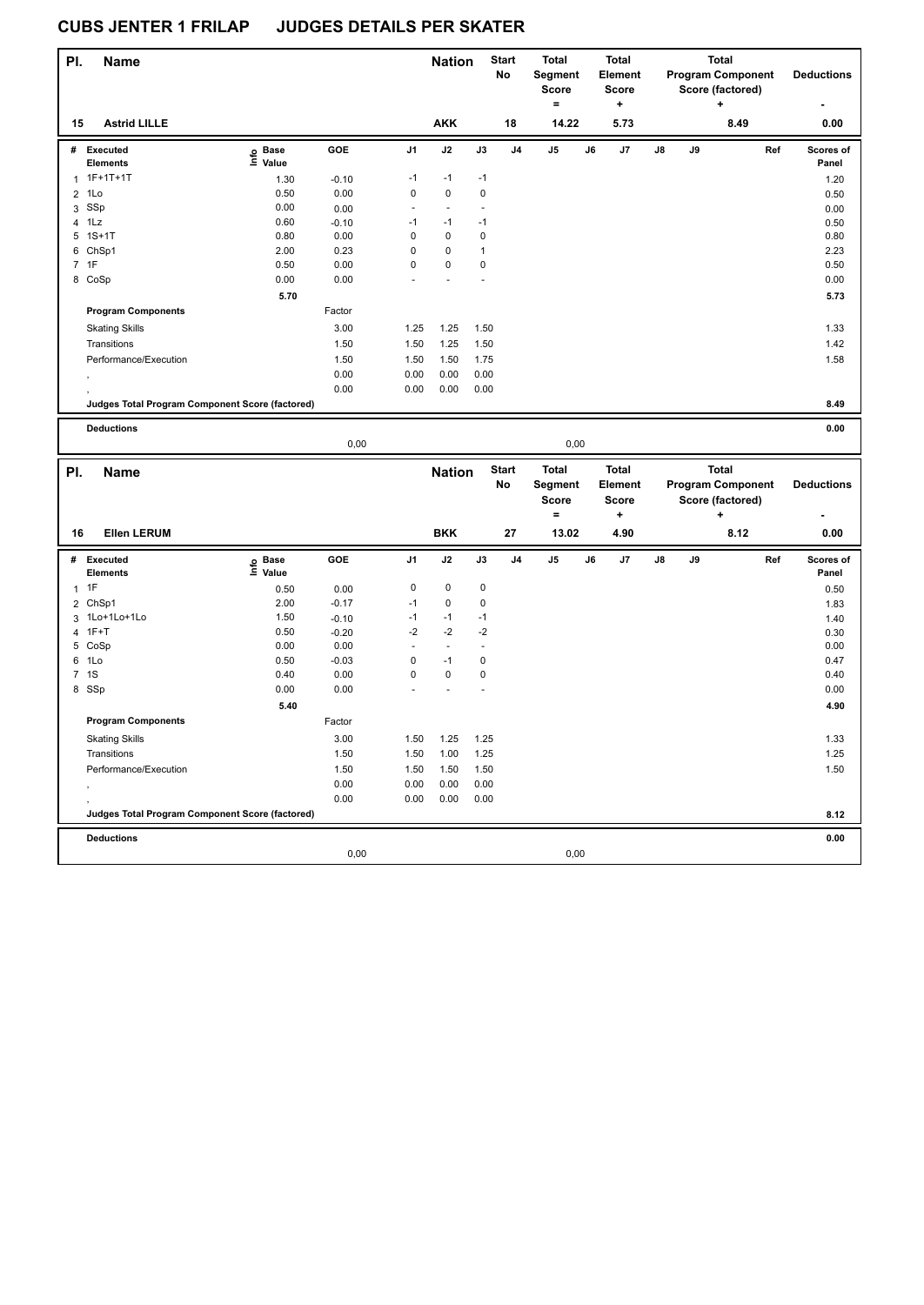| PI.            | <b>Name</b>                                     |   |                            |                 |                     | <b>Nation</b>            |               | <b>Start</b><br>No | Total<br>Segment         |    | <b>Total</b><br>Element |    |    | <b>Total</b><br><b>Program Component</b> |     | <b>Deductions</b> |
|----------------|-------------------------------------------------|---|----------------------------|-----------------|---------------------|--------------------------|---------------|--------------------|--------------------------|----|-------------------------|----|----|------------------------------------------|-----|-------------------|
|                |                                                 |   |                            |                 |                     |                          |               |                    | <b>Score</b><br>$\equiv$ |    | <b>Score</b><br>٠       |    |    | Score (factored)                         |     |                   |
| 17             | <b>Amalia RONG HANSEN</b>                       |   |                            |                 |                     | LIL                      |               | 3                  | 12.60                    |    | 4.22                    |    |    | 8.38                                     |     | 0.00              |
|                | # Executed                                      |   | e Base<br>E Value          | GOE             | J1                  | J2                       | $\mathsf{J3}$ | J4                 | J5                       | J6 | J7                      | J8 | J9 |                                          | Ref | Scores of         |
|                | <b>Elements</b>                                 |   |                            |                 |                     |                          |               |                    |                          |    |                         |    |    |                                          |     | Panel             |
|                | $1 \t1A$                                        |   | 1.10                       | $-0.60$         | -3                  | $-3$                     | $-3$          |                    |                          |    |                         |    |    |                                          |     | 0.50              |
| $\overline{2}$ | 1Lo+Lo+1F                                       |   | 1.00                       | $-0.20$         | $-2$                | $-2$                     | $-2$          |                    |                          |    |                         |    |    |                                          |     | 0.80              |
|                | 3 SSp                                           |   | 0.00                       | 0.00            | ä,                  | $\omega$                 | ÷,            |                    |                          |    |                         |    |    |                                          |     | 0.00              |
| 4              | 1F<br>5 ChSp1                                   |   | 0.50<br>2.00               | 0.00<br>$-0.33$ | $\mathbf 0$<br>$-1$ | 0<br>0                   | 0<br>$-1$     |                    |                          |    |                         |    |    |                                          |     | 0.50<br>1.67      |
|                | 6 1A+SEQ                                        |   | 0.88                       | $-0.53$         | $-2$                | $-3$                     | -3            |                    |                          |    |                         |    |    |                                          |     | 0.35              |
|                | 7 <sub>1S</sub>                                 |   | 0.40                       | 0.00            | $\mathbf 0$         | $\pmb{0}$                | $\pmb{0}$     |                    |                          |    |                         |    |    |                                          |     | 0.40              |
|                | 8 CCoSp                                         |   | 0.00                       | 0.00            |                     | ä,                       | ÷,            |                    |                          |    |                         |    |    |                                          |     | 0.00              |
|                |                                                 |   | 5.88                       |                 |                     |                          |               |                    |                          |    |                         |    |    |                                          |     | 4.22              |
|                | <b>Program Components</b>                       |   |                            | Factor          |                     |                          |               |                    |                          |    |                         |    |    |                                          |     |                   |
|                | <b>Skating Skills</b>                           |   |                            | 3.00            | 1.50                | 1.50                     | 1.50          |                    |                          |    |                         |    |    |                                          |     | 1.50              |
|                | Transitions                                     |   |                            | 1.50            | 1.50                | 1.25                     | 1.25          |                    |                          |    |                         |    |    |                                          |     | 1.33              |
|                | Performance/Execution                           |   |                            | 1.50            | 1.25                | 1.25                     | 1.25          |                    |                          |    |                         |    |    |                                          |     | 1.25              |
|                |                                                 |   |                            | 0.00            | 0.00                | 0.00                     | 0.00          |                    |                          |    |                         |    |    |                                          |     |                   |
|                |                                                 |   |                            | 0.00            | 0.00                | 0.00                     | 0.00          |                    |                          |    |                         |    |    |                                          |     |                   |
|                | Judges Total Program Component Score (factored) |   |                            |                 |                     |                          |               |                    |                          |    |                         |    |    |                                          |     | 8.38              |
|                |                                                 |   |                            |                 |                     |                          |               |                    |                          |    |                         |    |    |                                          |     |                   |
|                | <b>Deductions</b>                               |   |                            | 0,00            |                     |                          |               |                    |                          |    |                         |    |    |                                          |     | 0.00              |
|                |                                                 |   |                            |                 |                     |                          |               |                    |                          |    |                         |    |    |                                          |     |                   |
|                |                                                 |   |                            |                 |                     |                          |               |                    | 0,00                     |    |                         |    |    |                                          |     |                   |
| PI.            | <b>Name</b>                                     |   |                            |                 |                     | <b>Nation</b>            |               | <b>Start</b>       | <b>Total</b>             |    | <b>Total</b>            |    |    | <b>Total</b>                             |     |                   |
|                |                                                 |   |                            |                 |                     |                          |               | No                 | Segment                  |    | Element                 |    |    | <b>Program Component</b>                 |     | <b>Deductions</b> |
|                |                                                 |   |                            |                 |                     |                          |               |                    | <b>Score</b>             |    | <b>Score</b>            |    |    | Score (factored)                         |     |                   |
|                |                                                 |   |                            |                 |                     |                          |               |                    | $\equiv$                 |    | ٠                       |    |    | ٠                                        |     |                   |
| 18             | Yiva Gran JONASSEN                              |   |                            |                 |                     | TT                       |               | 26                 | 11.81                    |    | 5.30                    |    |    | 6.51                                     |     | 0.00              |
|                | # Executed                                      |   |                            | GOE             | J1                  | J2                       | J3            | J <sub>4</sub>     | J5                       | J6 | J7                      | J8 | J9 |                                          | Ref | Scores of         |
|                | <b>Elements</b>                                 |   | e Base<br>E Value<br>Value |                 |                     |                          |               |                    |                          |    |                         |    |    |                                          |     | Panel             |
|                | $1$ 1 Lz                                        | е | 0.60                       | $-0.20$         | $-2$                | $-2$                     | $-2$          |                    |                          |    |                         |    |    |                                          |     | 0.40              |
|                | 2 1F+1Lo+1Lo                                    |   | 1.50                       | 0.00            | $\mathbf 0$         | $\pmb{0}$                | 0             |                    |                          |    |                         |    |    |                                          |     | 1.50              |
|                | 3 CCoSp                                         |   | 0.00                       | 0.00            | ÷,                  | $\overline{\phantom{a}}$ | ÷,            |                    |                          |    |                         |    |    |                                          |     | 0.00              |
| 4              | $1S+1Lo$                                        |   | 0.90                       | 0.00            | $\mathbf 0$         | $\pmb{0}$                | 0             |                    |                          |    |                         |    |    |                                          |     | 0.90              |
|                | 5 ChSp                                          |   | 0.00                       | 0.00            | ä,                  | $\overline{\phantom{a}}$ | L,            |                    |                          |    |                         |    |    |                                          |     | 0.00              |
|                | 6 1Lo                                           |   | 0.50                       | $-0.13$         | $-2$                | $-1$                     | $-1$          |                    |                          |    |                         |    |    |                                          |     | 0.37              |
|                | 7 1F                                            |   | 0.50                       | 0.00            | $\pmb{0}$           | $\pmb{0}$                | 0             |                    |                          |    |                         |    |    |                                          |     | 0.50              |
|                | 8 SSp1                                          |   | 1.30                       | 0.33            | $\pmb{0}$           | $\mathbf{1}$             | $\mathbf{1}$  |                    |                          |    |                         |    |    |                                          |     | 1.63              |
|                | <b>Program Components</b>                       |   | 5.30                       | Factor          |                     |                          |               |                    |                          |    |                         |    |    |                                          |     | 5.30              |
|                |                                                 |   |                            |                 |                     |                          |               |                    |                          |    |                         |    |    |                                          |     |                   |
|                | <b>Skating Skills</b>                           |   |                            | 3.00            | 1.25                | 1.25                     | 1.25          |                    |                          |    |                         |    |    |                                          |     | 1.25              |
|                | Transitions                                     |   |                            | 1.50            | 1.00                | 1.00                     | 0.75          |                    |                          |    |                         |    |    |                                          |     | 0.92              |
|                | Performance/Execution                           |   |                            | 1.50            | 0.75                | 1.00                     | 1.00          |                    |                          |    |                         |    |    |                                          |     | 0.92              |
|                |                                                 |   |                            | 0.00            | 0.00                | 0.00                     | 0.00          |                    |                          |    |                         |    |    |                                          |     |                   |
|                | Judges Total Program Component Score (factored) |   |                            | 0.00            | 0.00                | 0.00                     | 0.00          |                    |                          |    |                         |    |    |                                          |     | 6.51              |
|                |                                                 |   |                            |                 |                     |                          |               |                    |                          |    |                         |    |    |                                          |     |                   |
|                | <b>Deductions</b>                               |   |                            | 0,00            |                     |                          |               |                    | 0,00                     |    |                         |    |    |                                          |     | 0.00              |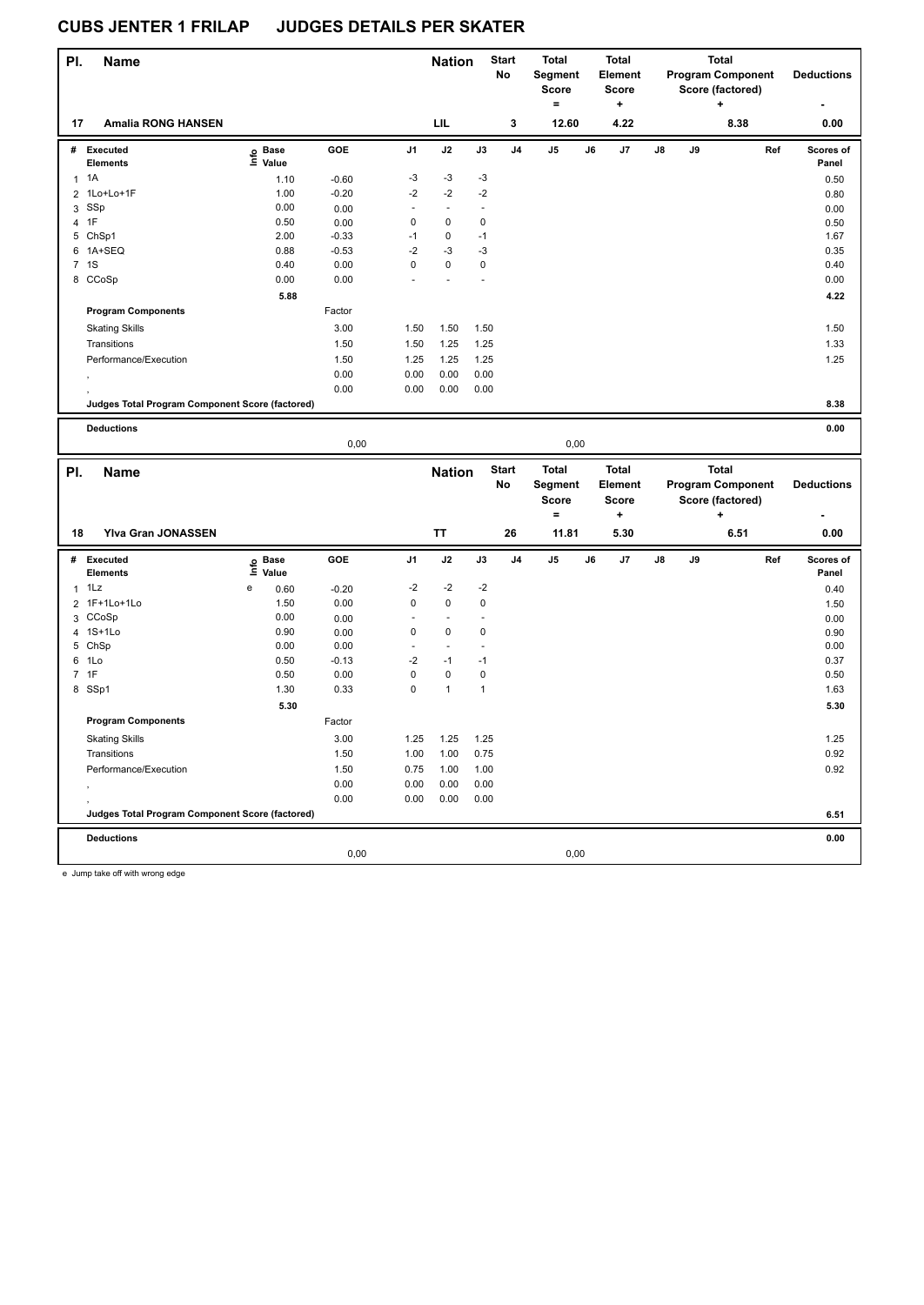| PI.          | <b>Name</b>                                     |                   |              |             | <b>Nation</b>  |                | <b>Start</b><br>No | Total<br>Segment<br><b>Score</b> |    | <b>Total</b><br><b>Element</b><br><b>Score</b> |    |    | <b>Total</b><br><b>Program Component</b><br>Score (factored) |     | <b>Deductions</b>  |
|--------------|-------------------------------------------------|-------------------|--------------|-------------|----------------|----------------|--------------------|----------------------------------|----|------------------------------------------------|----|----|--------------------------------------------------------------|-----|--------------------|
| 19           | <b>Solvor OMLI-MOE</b>                          |                   |              |             | <b>BSK</b>     |                | 15                 | $=$<br>11.28                     |    | ÷<br>4.03                                      |    |    | ٠<br>7.25                                                    |     | 0.00               |
|              |                                                 |                   |              |             |                |                |                    |                                  |    |                                                |    |    |                                                              |     |                    |
|              | # Executed<br><b>Elements</b>                   | e Base<br>E Value | GOE          | J1          | J2             | J3             | J <sub>4</sub>     | J5                               | J6 | J7                                             | J8 | J9 |                                                              | Ref | Scores of<br>Panel |
| $\mathbf{1}$ | CoSp                                            | 0.00              | 0.00         | L,          | $\overline{a}$ | $\blacksquare$ |                    |                                  |    |                                                |    |    |                                                              |     | 0.00               |
|              | 2 1Lz+1Lo                                       | 1.10              | $-0.13$      | $-1$        | $-2$           | $-1$           |                    |                                  |    |                                                |    |    |                                                              |     | 0.97               |
|              | 3 ChSp                                          | 0.00              | 0.00         | ä,          | $\blacksquare$ | L,             |                    |                                  |    |                                                |    |    |                                                              |     | 0.00               |
|              | 4 1F+1Lo+1Lo                                    | 1.50              | $-0.07$      | $\mathbf 0$ | $-1$           | $-1$           |                    |                                  |    |                                                |    |    |                                                              |     | 1.43               |
|              | 5 1W+1Lo                                        | 0.80              | $-0.07$      | $-1$        | $\mathbf 0$    | $-1$           |                    |                                  |    |                                                |    |    |                                                              |     | 0.73               |
|              | 6 SSp                                           | 0.00              | 0.00         | ÷,          | ÷,             | ÷,             |                    |                                  |    |                                                |    |    |                                                              |     | 0.00               |
|              | 7 1Lo                                           | 0.50              | 0.00         | 0           | 0              | $\pmb{0}$      |                    |                                  |    |                                                |    |    |                                                              |     | 0.50               |
|              | 8 1S                                            | 0.40              | 0.00         | $\mathbf 0$ | $\pmb{0}$      | $\pmb{0}$      |                    |                                  |    |                                                |    |    |                                                              |     | 0.40               |
|              |                                                 | 4.30              |              |             |                |                |                    |                                  |    |                                                |    |    |                                                              |     | 4.03               |
|              | <b>Program Components</b>                       |                   | Factor       |             |                |                |                    |                                  |    |                                                |    |    |                                                              |     |                    |
|              | <b>Skating Skills</b>                           |                   | 3.00         | 1.25        | 1.25           | 1.50           |                    |                                  |    |                                                |    |    |                                                              |     | 1.33               |
|              | Transitions                                     |                   | 1.50         | 0.75        | 1.00           | 1.25           |                    |                                  |    |                                                |    |    |                                                              |     | 1.00               |
|              | Performance/Execution                           |                   | 1.50         | 1.00        | 1.25           | 1.25           |                    |                                  |    |                                                |    |    |                                                              |     | 1.17               |
|              |                                                 |                   |              |             |                |                |                    |                                  |    |                                                |    |    |                                                              |     |                    |
|              |                                                 |                   | 0.00<br>0.00 | 0.00        | 0.00           | 0.00           |                    |                                  |    |                                                |    |    |                                                              |     |                    |
|              |                                                 |                   |              | 0.00        | 0.00           | 0.00           |                    |                                  |    |                                                |    |    |                                                              |     |                    |
|              | Judges Total Program Component Score (factored) |                   |              |             |                |                |                    |                                  |    |                                                |    |    |                                                              |     | 7.25               |
|              | <b>Deductions</b>                               |                   |              |             |                |                |                    |                                  |    |                                                |    |    |                                                              |     | 0.00               |
|              |                                                 |                   | 0,00         |             |                |                |                    | 0,00                             |    |                                                |    |    |                                                              |     |                    |
|              |                                                 |                   |              |             |                |                |                    |                                  |    |                                                |    |    |                                                              |     |                    |
|              |                                                 |                   |              |             |                |                |                    |                                  |    |                                                |    |    |                                                              |     |                    |
| PI.          | <b>Name</b>                                     |                   |              |             | <b>Nation</b>  |                | <b>Start</b>       | Total                            |    | <b>Total</b>                                   |    |    | <b>Total</b>                                                 |     |                    |
|              |                                                 |                   |              |             |                |                | No                 | Segment                          |    | Element                                        |    |    | <b>Program Component</b>                                     |     | <b>Deductions</b>  |
|              |                                                 |                   |              |             |                |                |                    | Score                            |    | <b>Score</b>                                   |    |    | Score (factored)                                             |     |                    |
|              |                                                 |                   |              |             |                |                |                    | $=$                              |    | +                                              |    |    | ٠                                                            |     |                    |
| 20           | <b>Julia SKANCKE</b>                            |                   |              |             | <b>HIL</b>     |                | 10                 | 8.85                             |    | 4.70                                           |    |    | 4.15                                                         |     | 0.00               |
|              | # Executed                                      |                   | GOE          | J1          | J2             | J3             | J4                 | J5                               | J6 | J7                                             | J8 | J9 |                                                              | Ref | Scores of          |
|              | <b>Elements</b>                                 | e Base<br>E Value |              |             |                |                |                    |                                  |    |                                                |    |    |                                                              |     | Panel              |
| $\mathbf{1}$ | 1S+1Lo                                          | 0.90              | 0.00         | $\pmb{0}$   | $\mathbf 0$    | $\pmb{0}$      |                    |                                  |    |                                                |    |    |                                                              |     | 0.90               |
|              | 2 USp1                                          | 1.20              | $-0.60$      | $-2$        | $-2$           | $-2$           |                    |                                  |    |                                                |    |    |                                                              |     | 0.60               |
|              | 3 ChSp1                                         | 2.00              | $-0.83$      | $-2$        | $-1$           | $-2$           |                    |                                  |    |                                                |    |    |                                                              |     | 1.17               |
|              | 4 1T                                            | 0.40              | 0.00         | $\pmb{0}$   | 0              | $\pmb{0}$      |                    |                                  |    |                                                |    |    |                                                              |     | 0.40               |
|              | 5 1Lo+1T+T                                      | 0.90              | $-0.13$      | $-2$        | 0              | $-2$           |                    |                                  |    |                                                |    |    |                                                              |     | 0.77               |
|              | 6 SSp                                           | 0.00              | 0.00         | ÷.          | ä,             | ä,             |                    |                                  |    |                                                |    |    |                                                              |     | 0.00               |
|              | 7 1Lo                                           | 0.50              | $-0.07$      | $\pmb{0}$   | $-1$           | $-1$           |                    |                                  |    |                                                |    |    |                                                              |     | 0.43               |
|              | 8 1F                                            | 0.50              | $-0.07$      | $-1$        | $\pmb{0}$      | $-1$           |                    |                                  |    |                                                |    |    |                                                              |     | 0.43               |
|              |                                                 | 6.40              |              |             |                |                |                    |                                  |    |                                                |    |    |                                                              |     | 4.70               |
|              | <b>Program Components</b>                       |                   | Factor       |             |                |                |                    |                                  |    |                                                |    |    |                                                              |     |                    |
|              |                                                 |                   |              |             |                |                |                    |                                  |    |                                                |    |    |                                                              |     |                    |
|              | <b>Skating Skills</b>                           |                   | 3.00         | 0.75        | 0.50           | 0.75           |                    |                                  |    |                                                |    |    |                                                              |     | 0.67               |
|              | Transitions                                     |                   | 1.50         | 0.75        | 0.50           | 0.75           |                    |                                  |    |                                                |    |    |                                                              |     | 0.67               |
|              | Performance/Execution                           |                   | 1.50         | 0.50        | 0.50           | 1.25           |                    |                                  |    |                                                |    |    |                                                              |     | 0.75               |
|              |                                                 |                   | 0.00         | 0.00        | 0.00           | 0.00           |                    |                                  |    |                                                |    |    |                                                              |     |                    |
|              |                                                 |                   | 0.00         | 0.00        | 0.00           | 0.00           |                    |                                  |    |                                                |    |    |                                                              |     |                    |
|              | Judges Total Program Component Score (factored) |                   |              |             |                |                |                    |                                  |    |                                                |    |    |                                                              |     | 4.15               |
|              | <b>Deductions</b>                               |                   |              |             |                |                |                    |                                  |    |                                                |    |    |                                                              |     | 0.00               |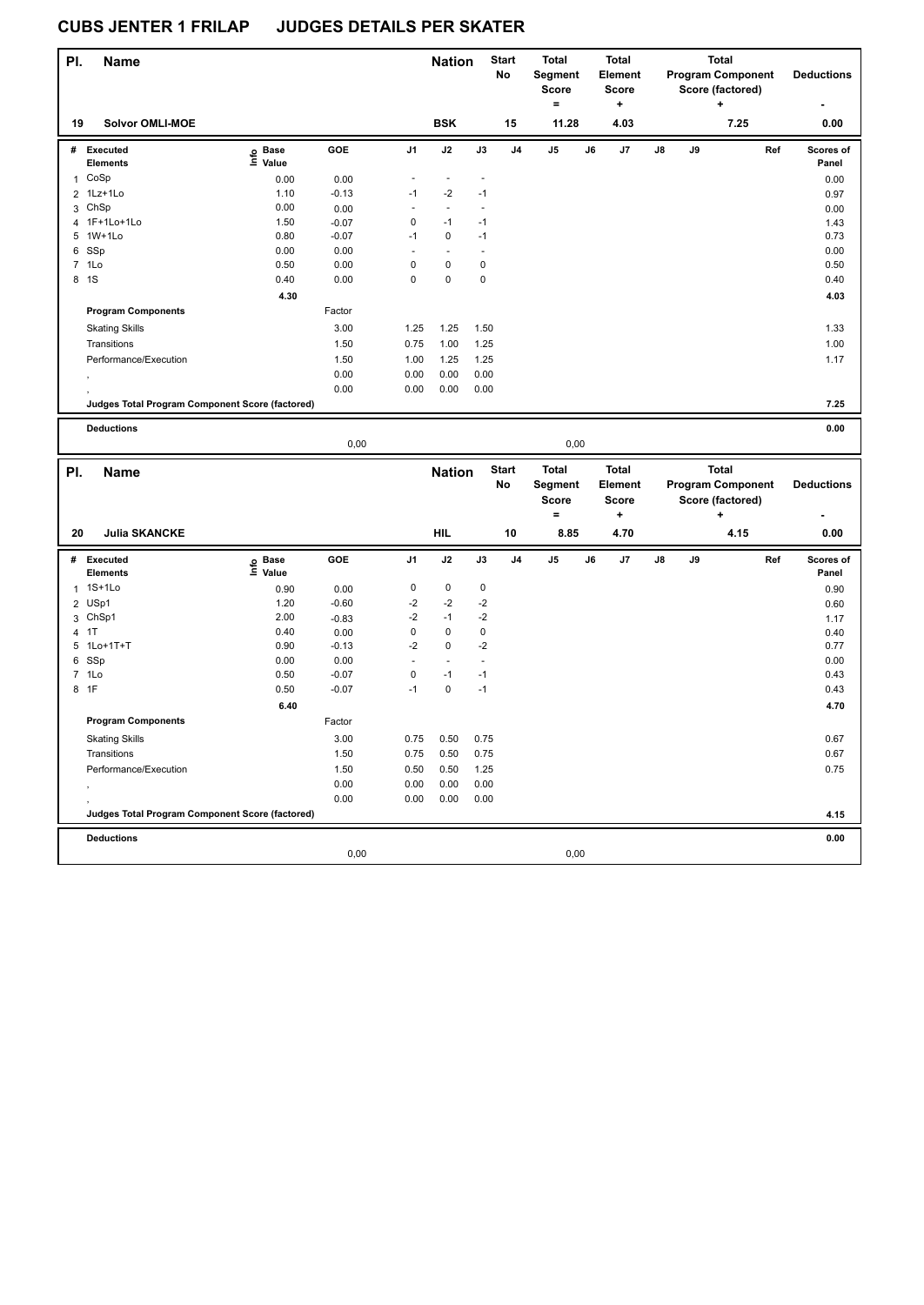| PI.            | <b>Name</b>                                     |   |                            |         |                | <b>Nation</b> |      | <b>Start</b><br>No | <b>Total</b><br>Segment<br><b>Score</b><br>$\equiv$ |      | <b>Total</b><br>Element<br><b>Score</b><br>$\ddot{}$ |               |    | Total<br><b>Program Component</b><br>Score (factored)<br>÷ | <b>Deductions</b>  |
|----------------|-------------------------------------------------|---|----------------------------|---------|----------------|---------------|------|--------------------|-----------------------------------------------------|------|------------------------------------------------------|---------------|----|------------------------------------------------------------|--------------------|
| 21             | <b>Helene FISHER</b>                            |   |                            |         |                | <b>BSK</b>    |      | 12                 | 8.80                                                |      | 3.66                                                 |               |    | 5.14                                                       | 0.00               |
| #              | Executed<br><b>Elements</b>                     |   | e Base<br>E Value<br>Value | GOE     | J <sub>1</sub> | J2            | J3   | J <sub>4</sub>     | $\mathsf{J}5$                                       | J6   | J <sub>7</sub>                                       | $\mathsf{J}8$ | J9 | Ref                                                        | Scores of<br>Panel |
| $\mathbf{1}$   | 1F                                              |   | 0.50                       | 0.00    | 0              | $\mathbf 0$   | 0    |                    |                                                     |      |                                                      |               |    |                                                            | 0.50               |
| $\overline{2}$ | 1Lz                                             | e | 0.60                       | $-0.20$ | $-2$           | $-2$          | $-2$ |                    |                                                     |      |                                                      |               |    |                                                            | 0.40               |
| 3              | CoSp1                                           |   | 1.70                       | $-0.40$ | $-2$           | $-1$          | $-1$ |                    |                                                     |      |                                                      |               |    |                                                            | 1.30               |
|                | 4 1S+1Lo                                        |   | 0.90                       | $-0.17$ | $-1$           | $-2$          | $-2$ |                    |                                                     |      |                                                      |               |    |                                                            | 0.73               |
| 5              | SSp                                             |   | 0.00                       | 0.00    | $\sim$         |               |      |                    |                                                     |      |                                                      |               |    |                                                            | 0.00               |
| 6              | ChSp                                            |   | 0.00                       | 0.00    |                |               |      |                    |                                                     |      |                                                      |               |    |                                                            | 0.00               |
|                | 7 1F                                            |   | 0.50                       | $-0.20$ | $-2$           | $-2$          | $-2$ |                    |                                                     |      |                                                      |               |    |                                                            | 0.30               |
| 8              | 1Lo                                             |   | 0.50                       | $-0.07$ | 0              | $-1$          | $-1$ |                    |                                                     |      |                                                      |               |    |                                                            | 0.43               |
|                |                                                 |   | 4.70                       |         |                |               |      |                    |                                                     |      |                                                      |               |    |                                                            | 3.66               |
|                | <b>Program Components</b>                       |   |                            | Factor  |                |               |      |                    |                                                     |      |                                                      |               |    |                                                            |                    |
|                | <b>Skating Skills</b>                           |   |                            | 3.00    | 1.25           | 0.75          | 1.00 |                    |                                                     |      |                                                      |               |    |                                                            | 1.00               |
|                | Transitions                                     |   |                            | 1.50    | 1.00           | 0.50          | 0.50 |                    |                                                     |      |                                                      |               |    |                                                            | 0.67               |
|                | Performance/Execution                           |   |                            | 1.50    | 1.00           | 0.50          | 0.75 |                    |                                                     |      |                                                      |               |    |                                                            | 0.75               |
|                | $\cdot$                                         |   |                            | 0.00    | 0.00           | 0.00          | 0.00 |                    |                                                     |      |                                                      |               |    |                                                            |                    |
|                |                                                 |   |                            | 0.00    | 0.00           | 0.00          | 0.00 |                    |                                                     |      |                                                      |               |    |                                                            |                    |
|                | Judges Total Program Component Score (factored) |   |                            |         |                |               |      |                    |                                                     |      |                                                      |               |    |                                                            | 5.14               |
|                | <b>Deductions</b>                               |   |                            |         |                |               |      |                    |                                                     |      |                                                      |               |    |                                                            | 0.00               |
|                |                                                 |   |                            | 0,00    |                |               |      |                    |                                                     | 0,00 |                                                      |               |    |                                                            |                    |

e Jump take off with wrong edge

| PI.          | <b>Name</b>                                     |      |                      |         |                | <b>Nation</b> |                          | <b>Start</b><br>No | <b>Total</b><br>Segment<br><b>Score</b><br>٠ |      | Total<br>Element<br><b>Score</b><br>÷ |               |    | <b>Total</b><br><b>Program Component</b><br>Score (factored)<br>÷ | <b>Deductions</b>  |
|--------------|-------------------------------------------------|------|----------------------|---------|----------------|---------------|--------------------------|--------------------|----------------------------------------------|------|---------------------------------------|---------------|----|-------------------------------------------------------------------|--------------------|
| 22           | Kathrine Bø WESTRUM                             |      |                      |         |                | <b>TSK</b>    |                          | 13                 | 8.49                                         |      | 5.50                                  |               |    | 2.99                                                              | 0.00               |
| #            | Executed<br><b>Elements</b>                     | lnfo | <b>Base</b><br>Value | GOE     | J <sub>1</sub> | J2            | J3                       | J <sub>4</sub>     | J <sub>5</sub>                               | J6   | J7                                    | $\mathsf{J}8$ | J9 | Ref                                                               | Scores of<br>Panel |
| $\mathbf{1}$ | CSp                                             |      | 0.00                 | 0.00    |                |               | $\overline{\phantom{a}}$ |                    |                                              |      |                                       |               |    |                                                                   | 0.00               |
|              | $2$ 1 Lz                                        | e    | 0.60                 | $-0.23$ | $-2$           | $-2$          | $-3$                     |                    |                                              |      |                                       |               |    |                                                                   | 0.37               |
|              | 3 1F+1Lo+1T                                     |      | 1.40                 | $-0.20$ | $-3$           | $-1$          | $-2$                     |                    |                                              |      |                                       |               |    |                                                                   | 1.20               |
| 4            | ChSp1                                           |      | 2.00                 | $-0.67$ | $-1$           | $-2$          | $-1$                     |                    |                                              |      |                                       |               |    |                                                                   | 1.33               |
| 5            | 1S                                              |      | 0.40                 | $-0.10$ | $-1$           | $-1$          | $-1$                     |                    |                                              |      |                                       |               |    |                                                                   | 0.30               |
| 6            | 1T                                              |      | 0.40                 | 0.00    | 0              | 0             | 0                        |                    |                                              |      |                                       |               |    |                                                                   | 0.40               |
| 7            | SSp1                                            |      | 1.30                 | $-0.30$ | $-1$           | $-1$          | $-1$                     |                    |                                              |      |                                       |               |    |                                                                   | 1.00               |
|              | 8 1Lo+1Lo                                       |      | 1.00                 | $-0.10$ | 0              | $-1$          | $-2$                     |                    |                                              |      |                                       |               |    |                                                                   | 0.90               |
|              |                                                 |      | 7.10                 |         |                |               |                          |                    |                                              |      |                                       |               |    |                                                                   | 5.50               |
|              | <b>Program Components</b>                       |      |                      | Factor  |                |               |                          |                    |                                              |      |                                       |               |    |                                                                   |                    |
|              | <b>Skating Skills</b>                           |      |                      | 3.00    | 0.75           | 0.50          | 0.50                     |                    |                                              |      |                                       |               |    |                                                                   | 0.58               |
|              | Transitions                                     |      |                      | 1.50    | 0.50           | 0.25          | 0.25                     |                    |                                              |      |                                       |               |    |                                                                   | 0.33               |
|              | Performance/Execution                           |      |                      | 1.50    | 0.50           | 0.50          | 0.50                     |                    |                                              |      |                                       |               |    |                                                                   | 0.50               |
|              |                                                 |      |                      | 0.00    | 0.00           | 0.00          | 0.00                     |                    |                                              |      |                                       |               |    |                                                                   |                    |
|              | $\,$                                            |      |                      | 0.00    | 0.00           | 0.00          | 0.00                     |                    |                                              |      |                                       |               |    |                                                                   |                    |
|              | Judges Total Program Component Score (factored) |      |                      |         |                |               |                          |                    |                                              |      |                                       |               |    |                                                                   | 2.99               |
|              | <b>Deductions</b>                               |      |                      |         |                |               |                          |                    |                                              |      |                                       |               |    |                                                                   | 0.00               |
|              |                                                 |      |                      | 0,00    |                |               |                          |                    |                                              | 0,00 |                                       |               |    |                                                                   |                    |